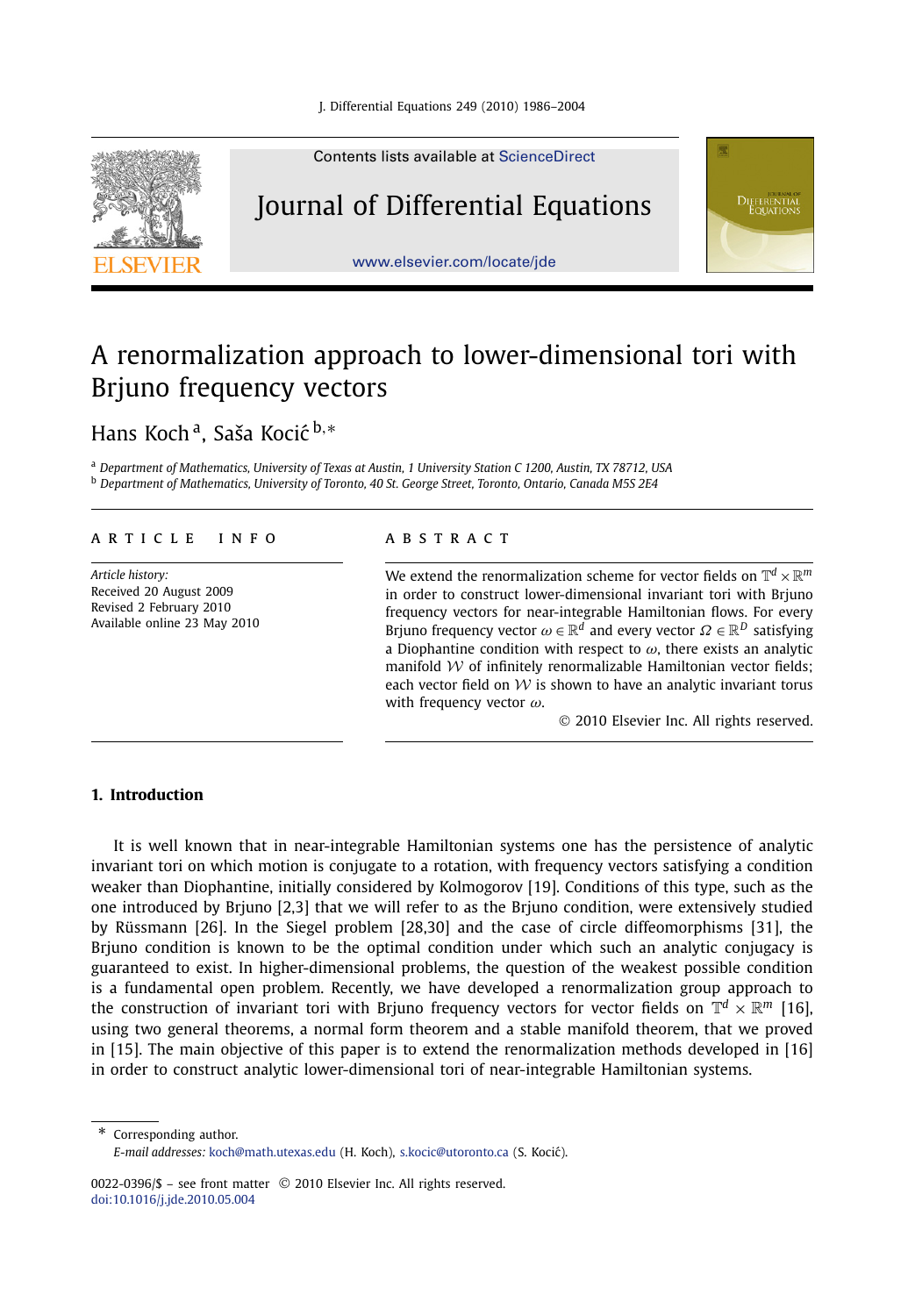The term lower-dimensional torus in Hamiltonian systems refers to a torus of dimension lower than the number of degrees of freedom. The problem of persistence of lower-dimensional tori, under the conditions stated by Melnikov [23], has already been considered by Moser [24] in the case of dimension lower by one than the number of degrees of freedom. The proof of existence of elliptic (stable) lower-dimensional tori in the general case was given by Eliasson [6]. For an overview of the results on lower-dimensional tori, the reader is referred to [4,6–10,22,24,25,27,29,32]. Lowerdimensional tori also appear in and are particularly relevant for PDEs (see e.g. [1,5,20]).

Renormalization group methods have previously been applied to construction of analytic maximaldimensional tori of near-integrable Hamiltonian systems (see e.g. [12,17]). They have also been applied to non-perturbative problems in Hamiltonian dynamics. In the case of two degree-of-freedom Hamiltonians and golden mean frequency ratio a computer-assisted proof of the existence of the non-trivial renormalization group fixed point was given in [13], and the corresponding non-smooth invariant tori have been constructed in [14].

We consider Hamiltonians  $H = H_0 + h$  which are small perturbations of the integrable Hamiltonian

$$
H_0(q, p, \xi, \eta) = \omega \cdot p + \frac{1}{2} \sum_{j=1}^D \Omega_j (\xi_j^2 + \eta_j^2).
$$
 (1.1)

The corresponding dynamics on the phase space  $\mathbb{T}^d \times \mathbb{R}^d \times \mathbb{R}^D \times \mathbb{R}^D$  is given by Hamilton's equations

$$
\frac{dq_l}{dt} = \omega_l + \partial_{p_l} h,
$$
\n
$$
\frac{dp_l}{dt} = -\partial_{q_l} h,
$$
\n
$$
\frac{d\xi_j}{dt} = \Omega_j \eta_j + \partial_{\eta_j} h,
$$
\n
$$
\frac{d\eta_j}{dt} = -\Omega_j \xi_j + \partial_{\xi_j} h,
$$
\n(1.2)

for  $l = 1, ..., d$  and  $j = 1, ..., D$ .

For  $h = 0$ , the system is integrable and the dynamics are constrained to invariant tori. These tori are contained in the level sets of  $H_0$ . The maximal dimension of these tori is  $d + D$ , and in that case the motion on these tori are characterized by frequencies  $\omega_1, \ldots, \omega_d$  and  $\Omega_1, \ldots, \Omega_D$ . The hyper-surface  $p = 0$ ,  $\xi = \eta = 0$ , contained in the level set  $H_0 = 0$ , is a lower-dimensional torus of dimension *d*. The motion on this torus is a linear flow  $q \mapsto q + \omega t$  characterized by internal frequencies  $\omega_1, \ldots, \omega_d$ . The normal space is described by coordinates  $\xi$ ,  $\eta$ , whose origin is an elliptic fixed point characterized by the normal frequencies *Ω*1*,...,Ω<sup>D</sup>* . The problem of persistence of such elliptic lower-dimensional invariant tori under small perturbations of Hamiltonians of the form (1.1) has been considered for example in [25,27].

After the change of variables

$$
u_j = \frac{1}{\sqrt{2}} (\xi_j + i\eta_j), \qquad w_j = \frac{i}{\sqrt{2}} (\xi_j - i\eta_j), \tag{1.3}
$$

the Hamiltonian  $H_0$  is transformed into

$$
H_0(q, p, u, w) = \omega \cdot p - i \sum_{j=1}^{D} \Omega_j u_j w_j.
$$
 (1.4)

To simplify the notation, we have denoted this function by  $H_0$  also.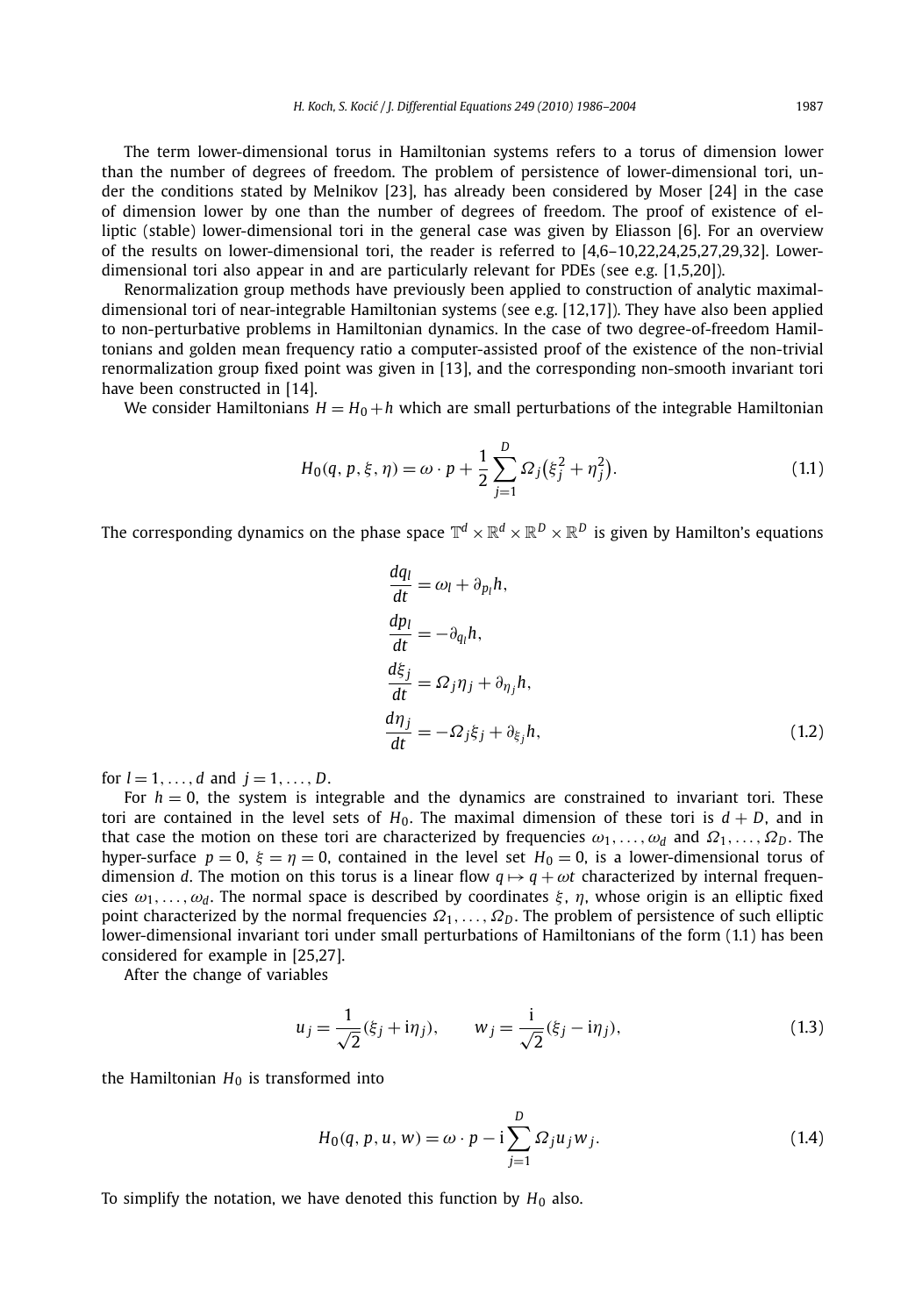The symplectic form  $dq \wedge dp + d\xi \wedge d\eta$  gives rise to the new symplectic form  $dq \wedge dp + du \wedge dw$ . The corresponding operator  $\hat{H}_0$ , defined by the Poisson bracket  $\hat{H}_0\Psi = {\Psi, H_0}$ , is given by

$$
\hat{H}_0 = \omega \cdot \nabla_q - i \sum_j \Omega_j (u_j \partial_{u_j} - w_j \partial_{w_j}).
$$
\n(1.5)

If  $\Psi_{\nu,\kappa,\alpha,\beta}(q, p, u, w) = e^{i\nu \cdot q} p^{\kappa} u^{\alpha} w^{\beta}$ , where  $(\nu,\kappa,\alpha,\beta) \in \mathbb{Z}^d \times \mathbb{N}_0^d \times \mathbb{N}_0^D \times \mathbb{N}_0^D$  and  $\mathbb{N}_0 = \mathbb{N} \cup \{0\}$ , then

$$
\hat{H}_0 \Psi_{\nu,\kappa,\alpha,\beta} = \mathrm{i} \big[ \omega \cdot \nu + \Omega \cdot (\beta - \alpha) \big] \Psi_{\nu,\kappa,\alpha,\beta}.
$$
\n(1.6)

The moduli of the eigenvalues  $|\omega \cdot v + \Omega \cdot (\beta - \alpha)|$  of  $\hat{H}_0$  are precisely the small denominators that appear in the problem of construction of lower-dimensional tori. In the renormalization approach that we pursue here, the small divisors are transformed into "large divisors" by a scaling of the phase space. The terms containing "large divisors" are then eliminated by a coordinate change.

Given  $\mu > 0$ , we will perform the following scaling of the non-toral part of the phase space

$$
S_{\mu}(q, p, u, w) = (q, \mu p, \mu^{1/2}u, \mu^{1/2}w). \tag{1.7}
$$

Under such a transformation, a Hamiltonian  $H$  is transformed as  $H \mapsto \frac{1}{\mu} H \circ S_{\mu}$ . Notice that the Hamiltonian  $H_0$  is invariant under this transformation.

Given a matrix  $T \in GL(d, \mathbb{R})$ , we will also perform the canonical scaling

$$
T(q, p, u, w) = (Tq, \bar{T}^{-1}p, u, w),
$$
\n(1.8)

where  $\bar{T} = T^T$  is the transpose of *T*. This scaling is an essential part of the method and the choice of matrices *T* has played an important role in previous schemes. In [15], we constructed a renormalization scheme using a sequence of scaling matrices  $T \in SL(d, \mathbb{Z})$  generated by a multidimensional continued fraction algorithm introduced by Khanin, Lopes Dias and Marklof [11], and based on an algorithm by Lagarias [21]. The results of [11] provide good bounds in the case of Diophantine vectors  $\omega$ , and allowed for the extension of the results of [17] for two degree of freedom Hamiltonians to higher dimensions [12]. In order to extend the results to Brjuno frequency vectors, we developed a different method [16,18], which uses non-integer matrices in  $GL(d, \mathbb{R})$ . In the present paper, we will perform this scaling with non-integer matrices in SL*(d,*R*)*. On a technical level, the problem at hand is more complicated than the one considered in [16], due to the existence of finitely many additional "resonances" (planes in R*<sup>d</sup>* whose any open neighborhood contains small denominators).

Our matrices *T* will have the property that  $T\omega = \eta^{-1}\omega$ , where  $0 < \eta < 1$ . With an additional time rescaling the Hamiltonians  $H_0$  are transformed as

$$
H_0 \mapsto \eta^{-1} \mu^{-1} H_0 \circ \mathcal{T} \circ S_{\mu}(q, p, u, w) = \omega \cdot p - i \sum_j \eta^{-1} \Omega_j u_j w_j.
$$
 (1.9)

We assume that *ω* satisfies the following Brjuno condition [2,3]:

**Definition 1.1.**  $\omega \in \mathbb{R}^d$  is Brjuno if

$$
\sum_{n=1}^{\infty} 2^{-n} \ln \left( \frac{1}{\min_{0 < |v| \leqslant 2^n} |\omega \cdot v|} \right) < \infty,\tag{1.10}
$$

where the minimum is taken over lattice vectors  $\nu$  in  $\mathbb{Z}^d$ .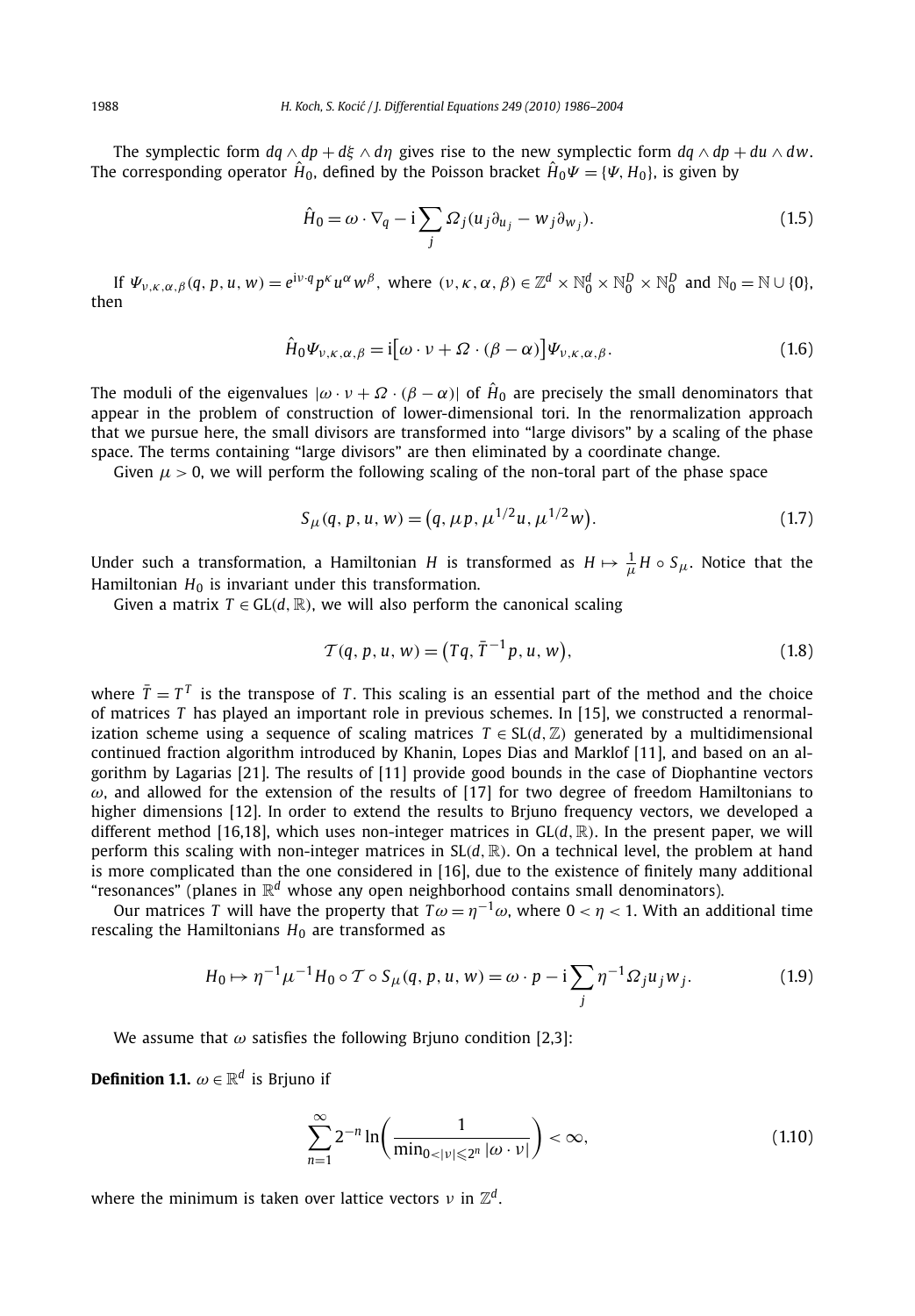We remark that the set of all Brjuno vectors has full Lebesgue measure. It particular, it contains all Diophantine vectors.

We will further assume that the frequencies  $\Omega_1, \ldots, \Omega_p$  are real, nonzero and all different and that  $\Omega = (\Omega_1, \ldots, \Omega_D)$  is Diophantine with respect to  $\omega$ .

**Definition 1.2.** We say that  $\Omega = (\Omega_1, \ldots, \Omega_D) \in \mathbb{R}^D$  is Diophantine with respect to  $\omega \in \mathbb{R}^d$  if there exist constants  $\tau > 0$  and  $\mathcal{C} > 0$  such that

$$
|\omega \cdot \nu + \Omega \cdot V| > C|\nu|^{-\tau},\tag{1.11}
$$

for all  $v \in \mathbb{Z}^d \setminus \{0\}$ , and all  $V \in \mathbb{Z}^D$  with  $0 < |V| \leqslant 2$ .

The objective of this paper is to consider analytic Hamiltonians, close to *H*0, that can be expanded in Fourier–Taylor series as

$$
H(q, p, u, w) = \sum_{\nu, \kappa, \alpha, \beta} H_{\nu, \kappa, \alpha, \beta} e^{iq \cdot \nu} p^{\kappa} u^{\alpha} w^{\beta}.
$$
 (1.12)

Instead of working with Hamiltonian functions, we will work with the corresponding Hamiltonian vector fields that they generate. We will consider Banach spaces  $A_{\rho}$ , with  $\rho > 0$ , of analytic vector fields (see Section 2), close to the vector field K, defined by  $K(q, p, u, w) = (\omega, 0, -i\overline{\Omega}u, i\overline{\Omega}w)$ , where  $\overline{\Omega} = \text{diag}[\Omega_1, \ldots, \Omega_D].$ 

We are interested in Hamiltonians that are real analytic in the original variables *(q, p,ξ,η)*, i.e. which satisfy  $H \circ C^* = C^* \circ H$ , where  $C^*$  is the complex conjugation. In the new variables, this symmetry implies that the Hamiltonians have the following property

$$
H \circ C(q, p, u, w) = C^* \circ H(q, p, u, w),
$$
\n(1.13)

where  $C(q, p, u, w) = (q^*, p^*, -i w^*, i u^*)$ . The corresponding Hamiltonian vector fields X then satisfy  $C^*Q X \circ C = X$ , where Q is the linear transformation  $Q(q, p, u, w) = (q, p, -iw, iu)$ . We will call vector fields which satisfy this property real.

The main result of this paper is the following.

**Theorem 1.3.** *For every Brjuno vector ω* ∈ R*<sup>d</sup> and Ω* ∈ R*<sup>D</sup> Diophantine with respect to ω with different and nonzero components, there exists an open neighborhood B of real analytic Hamiltonian vector fields*  $X \in \mathcal{A}_o$ *around K, and an analytic codimension*  $d + D$  *manifold*  $W \subset B$ , such that every Hamiltonian vector field  $X \in \mathcal{W}$  has an analytic d-dimensional invariant torus with frequency vector  $\omega$ .

**Remark 1.4.** The manifold W is the stable invariant manifold for the sequence of renormalization operators, that we will construct, associated to the "trivial" fixed point. The unstable directions of the renormalization correspond to changes in frequency vectors *ω* and *Ω*. One can use the above result to prove the existence of invariant *d*-dimensional tori in families of Hamiltonian vector fields intersecting the stable manifold. If one is interested in invariant tori with frequency vectors parallel to  $\omega$ , the number of the necessary parameters can be reduced by 1. As usual (see e.g. [15]), close to a non-degenerate Hamiltonian vector field, for which the *q*-component  $X_q|_{p=0}$  is transversal to  $\omega$ , one can further reduce the number of parameters needed to prove the existence of invariant tori by  $d-1$ , by considering the translations in the *p*-variables.

The paper is organized as follows. In Section 2, we define the spaces of Hamiltonian vector fields that we consider. Section 3 contains the formulation and estimates on a single renormalization step. In Section 4, we construct a sequence of renormalization parameters and the stable manifold for the sequence of corresponding renormalization operators. Section 5 contains the construction of analytic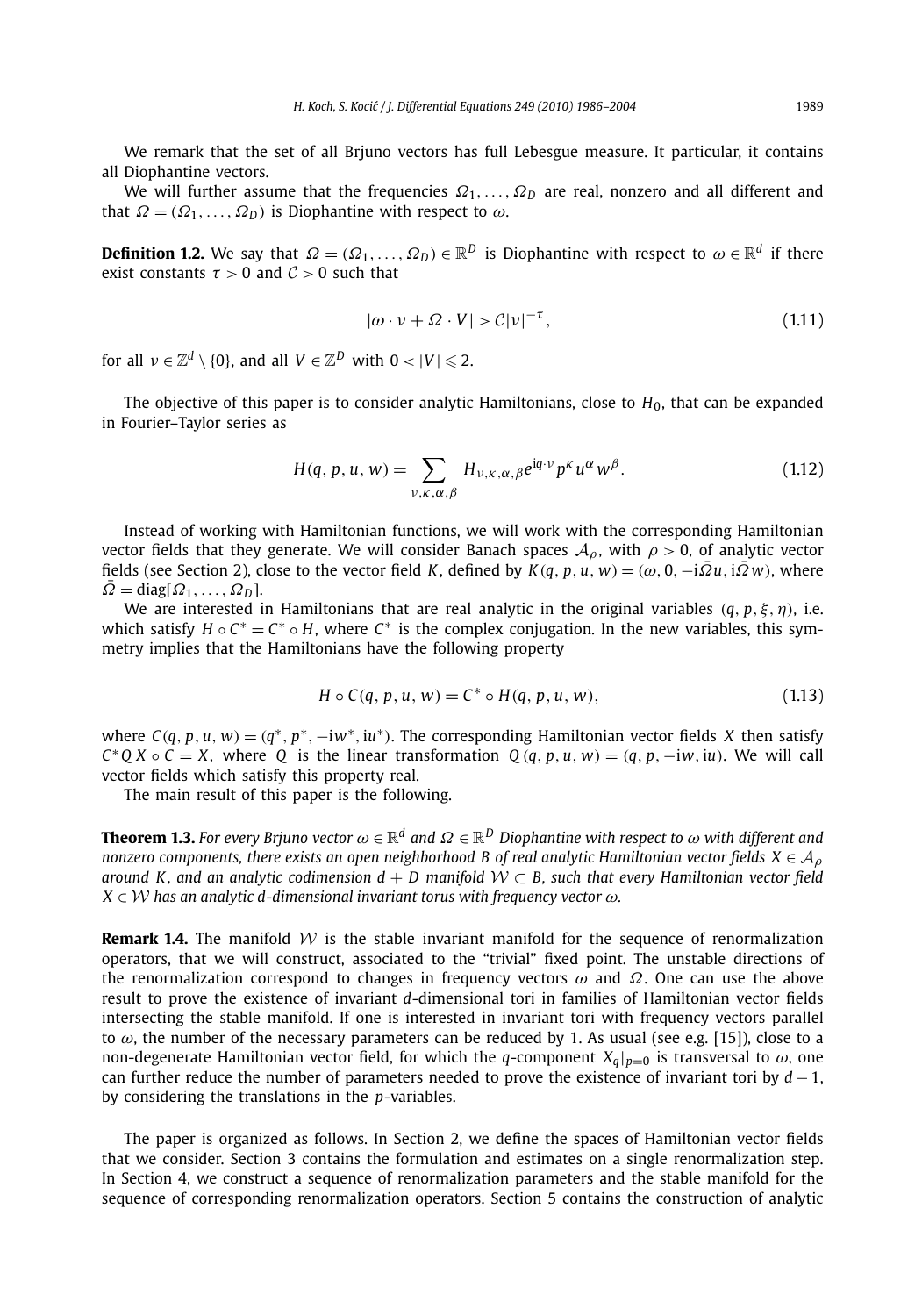lower-dimensional invariant tori for Hamiltonian vector fields on the stable manifold of the renormalization transformations.

#### **2. Spaces of vector fields**

Since we will perform the scaling of the torus  $\mathbb{T}^d=(\mathbb{R}/2\pi\mathbb{Z})^d$  using non-integer matrices, it will be necessary to consider functions with periodicity of different lattices in  $\mathbb{R}^d$ . Let  $\{e_1, \ldots, e_d\}$  be a basis and  $\mathcal{Z} = \{\sum_{i=1}^d z_i e_i \mid z_i \in \mathbb{Z}\}\)$  be a lattice in  $\mathbb{R}^d$ . Let also  $\mathcal V$  be its dual lattice, i.e. the set of points  $v \in \mathbb{R}^d$  satisfying  $exp(i v \cdot z) = 1$  for all  $z \in \mathcal{Z}$ . If  $\mathcal{Z} = (2\pi \mathbb{Z})^d$ , then  $\mathcal{V} = \mathbb{Z}^d$ .

On  $\mathbb{C}^n$  we use norms  $||c|| = \sup_j |c_j|$  and  $|c| = \sum_j |c_j|$ . For linear operators between normed linear spaces, we will always use the operator norm, unless stated otherwise. Denote by  $D_\rho$ , with  $\rho > 0$ , the set of all points  $(x, y, u, w)$  in  $\mathbb{C}^d \times \mathbb{C}^d \times \mathbb{C}^D \times \mathbb{C}^D$  characterized by  $\|\text{Im } x\| < \rho$ ,  $\|y\| < \rho$ ,  $\|u\| < \rho$  and  $\|w\| < \rho$ . Define  $\mathcal{A}_{\rho}(\mathcal{V})$  to be the Banach space of all analytic vector fields *X* on *D<sub><i>p*</sub></sub>, with frequency module in  $V$ , that can be expanding in Fourier–Taylor series

$$
X(x, y, u, w) = \sum_{v, \kappa, \alpha, \beta} X_{v, \kappa, \alpha, \beta} e^{ix \cdot v} y^{\kappa} u^{\alpha} w^{\beta},
$$
\n(2.1)

where  $v \cdot x = \sum_i v_i x_i$  and  $y^k = \prod_i y_i^{k_i}$ , and have the finite norm

$$
||X||_{\rho} = \sum_{v,\kappa,\alpha,\beta} ||X_{v,\kappa,\alpha,\beta}||e^{\rho|v|} \rho^{|k|+|\alpha|+|\beta|}.
$$
 (2.2)

Here,  $\kappa\in\mathbb{N}_0^d$ ,  $\alpha,\beta\in\mathbb{N}_0^D.$  We will consider only Hamiltonian vector fields, and we will use the same symbol  $A_{\rho}(\mathcal{V})$  to denote the subspace of Hamiltonian vector fields.

We also define  $\mathcal{A}'_{\rho}(\mathcal{V})$  to be the space of all vector fields  $X \in \mathcal{A}_{\rho}(\mathcal{V})$ , whose derivatives *DX* are bounded linear operators on  $A_{\rho}(\mathcal{V})$ . When the lattice  $\mathcal V$  is fixed, we will simplify the notation by not explicitly mentioning the dependence on V.

We end this section with the following proposition, whose proof follows directly from the above definitions.

**Proposition 2.1.** Let  $X \in A_\rho$  and  $Z \in A_{\rho'}$ , with  $0 < \rho' \leqslant \rho$ . Then

(i)  $||X(x, y, u, w)|| \le ||X||_{\rho}$ , for all  $(x, y, u, w) \in D_{\rho}$ . (ii)  $(DX)Z \in A_{\rho'}$  and  $||(DX)Z||_{\rho'} \leq (\rho - \rho')^{-1}||X||_{\rho}||Z||_{\rho'},$  if  $\rho' < \rho$ .  $(iii)$   $X \circ (I + Z) \in \mathcal{A}_{\rho'}$  and  $||X \circ (I + Z)||_{\rho'} \le ||X||_{\rho}, \text{ if } \rho' + ||Z||_{\rho'} \le \rho.$ 

#### **3. One renormalization step**

The vector  $\omega \in \mathbb{R}^d$  satisfying the Brjuno condition (1.10) is assumed to be fixed throughout the paper. We will rotate and scale the coordinate system (by a linear map  $\mathcal{N}$ ) such that  $\omega$  takes the form  $(1, 0, \ldots, 0)$ . In the new coordinates, the lattice vectors  $\nu$  do not necessarily have integer components. We will denote such a lattice of vectors  $v$  by  $\mathcal V$ . The lattice  $\mathcal V$  is therefore just the lattice  $\mathbb{Z}^d$  expressed in a transformed system of coordinates. Notice that the Brjuno condition (1.10) involves scalar products and is invariant under such a transformation. It can be interpreted just as a condition on the lattice  $V$ .

On a neighborhood of *K* in  $\mathcal{A}_{\rho}(\mathcal{V})$ , the one-step renormalization operator is defined by

$$
\mathcal{R}(X) = \eta^{-1} \mathcal{S}_{\mu}^* T^* \mathcal{U}_X^* X,\tag{3.1}
$$

where  $U^*$  denotes the pullback of a vector under a map  $U$ , i.e.  $U^*X = (DU)^{-1}X \circ U$ . Here, the map  $U_X$  is chosen such that its pullback brings the vector field *X* into a normal form, that we call resonant.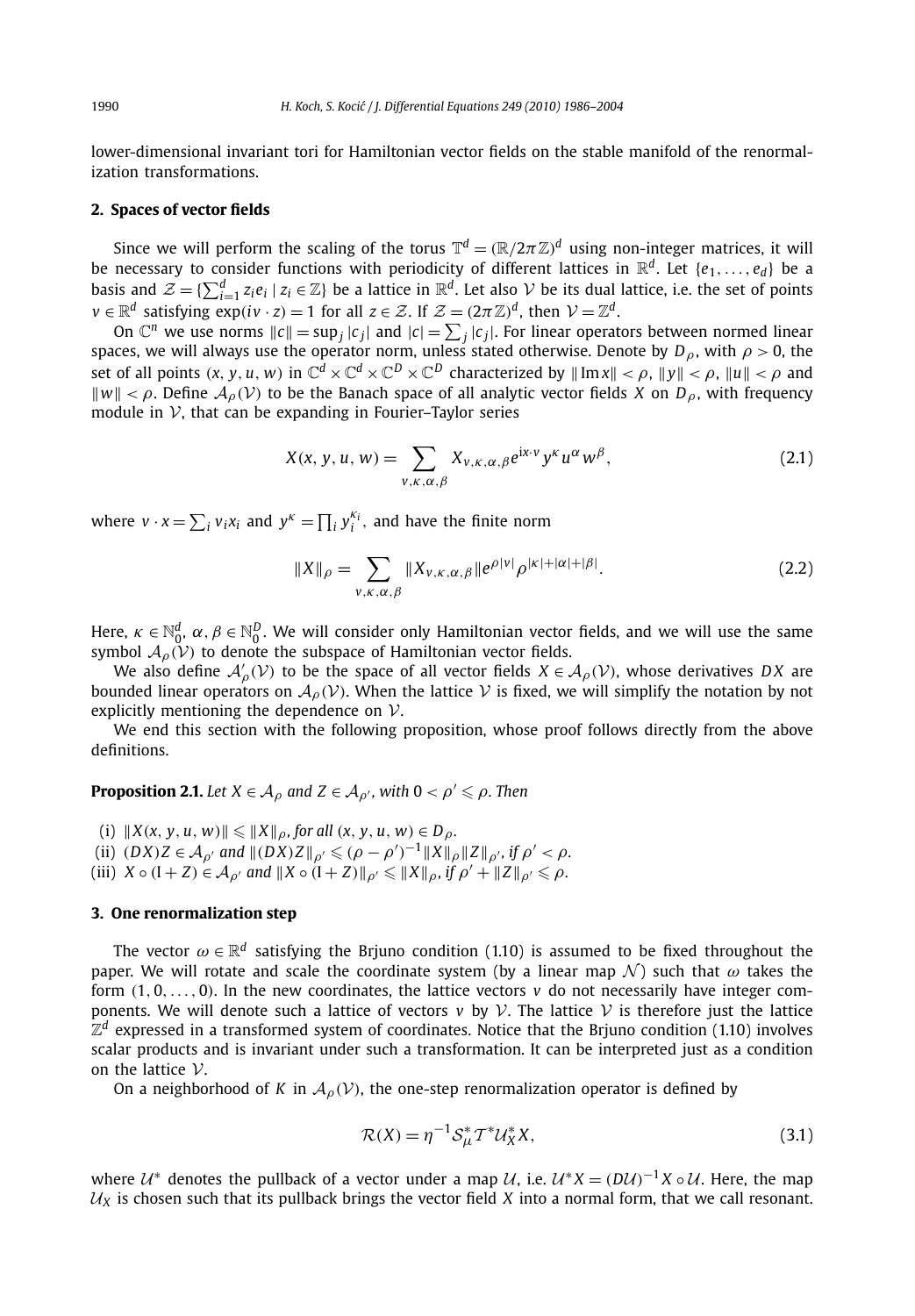The construction of such a map is carried out in Lemma 3.8. The scaling maps  $S_{\mu}$  and T are defined as in (1.7) and (1.8), respectively (with the change of notation  $(q, p) \mapsto (x, y)$ ).

We choose the matrix *T* in the definition of the scaling *T* to be a diagonal matrix  $T =$  $diag[\eta^{-1}, \zeta, \ldots, \zeta]$  in the new coordinate system. Here  $0 < \eta, \zeta < 1$ . Thus, the action of *T* on an arbitrary vector  $x \in \mathbb{R}^d$ , that admits a decomposition  $x = x_{\parallel} + x_{\perp}$  into a component  $x_{\parallel}$  parallel to  $\omega$ , and a component  $x_1$  perpendicular to  $\omega$ , is given by

$$
T(x) = \eta^{-1}x_{\parallel} + \zeta x_{\perp}.
$$
 (3.2)

We assume that the components of  $\omega = (1, 0, \ldots, 0)$  are rationally independent with respect to a given lattice  $V$ , in the sense that the first component  $v_{\parallel}$  of any nonzero vector  $v \in V$  is nonzero. Then, given any  $L \geq 1$ , we can find  $\ell > 0$  such that

$$
|v_{\perp}| > L \quad \text{or} \quad |v_{\parallel}| \ge \ell, \quad \forall v \in \mathcal{V} \setminus \{0\}. \tag{3.3}
$$

In other words, all points in  $\mathcal V$ , except for the origin, lie outside the disk characterized by  $|v_\perp| \leq L$ and  $|v_{\parallel}| < \ell$ . This condition is technically very important and will be used below to replace the trivial bound  $||v|| \ge 1$ , valid for  $v \in \mathbb{Z}^d \setminus \{0\}$ .

We will assume that the parameters  $\rho', \eta, \zeta, \sigma, \mu, \ell, L$  are given positive numbers and that the following conditions are satisfied

$$
\sigma < 1/2, \qquad 2\sigma L \leq \ell, \qquad 0 < \eta \leq \zeta < 1, \qquad e^{-\rho'(1-\zeta\eta)L} \leq \mu^{3/2}.
$$
 (3.4)

**Definition 3.1.** Consider the Fourier–Taylor expansion (2.1) of a single component of a vector field. A mode of this component of the vector field is the term in this expansion labeled by  $(v, \kappa, \alpha, \beta)$ . A mode of a vector field characterized by fixed  $(v, \kappa, \alpha, \beta)$ , with  $v \in \mathcal{V}$ ,  $\kappa \in \mathbb{N}_0^d$  and  $\alpha, \beta \in \mathbb{N}_0^D$ , is the vector field whose  $x_i$ -component is the  $(v, \kappa - \delta_i^{\ell} e_{\ell}, \alpha, \beta)$  mode of this component of the vector field, whenever  $\kappa_i > 0$  or zero otherwise;  $y_i$ -component is the  $(v, \kappa, \alpha, \beta)$  mode of this component of the vector field;  $u_j$ -component is the  $(v, \kappa, \alpha, \beta - \delta_j^\ell e_\ell)$  mode of this component of the vector field, whenever  $\beta_j > 0$  or zero otherwise;  $w_j$ -component is the  $(v, \kappa, \alpha - \delta_j^{\ell} e_{\ell}, \beta)$  mode of this component of the vector field, whenever  $\alpha_j > 0$  or zero otherwise. Here  $i = 1, \ldots, d$ ,  $j = 1, \ldots, D$ ;  $\delta_i^{\ell}$  is the Kronecker delta, i.e.  $\delta_i^{\ell} = 1$  if  $i = \ell$  and zero otherwise;  $e_{\ell} = (\delta_1^{\ell}, \ldots, \delta_{\text{dim}}^{\ell})$ , where  $\dim = d$  or  $\dim = D$ , is the unit vector in the  $\ell$ -th coordinate direction of the standard basis. We have used Einstein's notation, i.e. we assume the summation over repeated up and down indices.

**Remark 3.2.** Notice that the operators  $-i\partial_x$  and  $S^*_{\mu}$  commute on the space of vector fields considered, and that modes of a vector field are the joint eigenvectors of −i*∂<sup>x</sup>* and *S*, where *S* is the generator of the one-parameter group of scalings  $S^*_{\mu}$ . A mode of a vector field characterized by mode indices  $(v, \kappa, \alpha, \beta)$  is the joint eigenvector for  $(-i\partial_x, S)$  corresponding to the eigenvalues  $(v, k)$ , where  $k =$  $\frac{|\alpha|+|\beta|}{2} + |\kappa| - 1$ . Sometimes, we will also call  $(v, k)$  with  $v \in V$  and  $k \in \{-1, -1/2, 0, 1/2, 1, 3/2, ...\}$ the mode indices, referring to all the mode indices  $(v, \kappa, \alpha, \beta)$ , with  $\frac{|\alpha|+|\beta|}{2} + |\kappa| - 1$  equal to *k*.

**Remark 3.3.** Consider the Fourier–Taylor expansion (1.12) of a Hamiltonian. Each mode of this Hamiltonian, i.e. each term in this expansion characterized by a quadruplet  $(v, \kappa, \alpha, \beta) \in V \times \mathbb{N}_0^d \times \mathbb{N}_0^D \times \mathbb{N}_0^D$ , generates a single mode Hamiltonian vector field characterized by *(v, κ,α,β)*. The *(*0*,* 0*,* 0*,* 0*)* mode of any Hamiltonian vector field is zero.

**Definition 3.4.** Let  $I = \mathcal{V} \times \mathbb{N}_0^d \times \mathbb{N}_0^D \times \mathbb{N}_0^D$ . In the first renormalization step, let  $I^+$  be the set of all  $(v, \kappa, \alpha, \beta) \in I$  satisfying  $|\omega \cdot v| \le \sigma |v|$  when  $v \ne 0$ , or  $\alpha = \beta$  when  $v = 0$ , or  $k := \frac{|\alpha| + |\beta|}{2} + |\kappa| - 1 > 0$ , and let  $I^-$  be the complement of  $I^+$  in *I*. Define  $\mathbb{I}^+$  and  $\mathbb{I}^-$  to be the projection operators onto the subsets of *resonant* and *nonresonant* vector fields spanned by modes with mode indices in  $I^+$  and  $I^-$ ,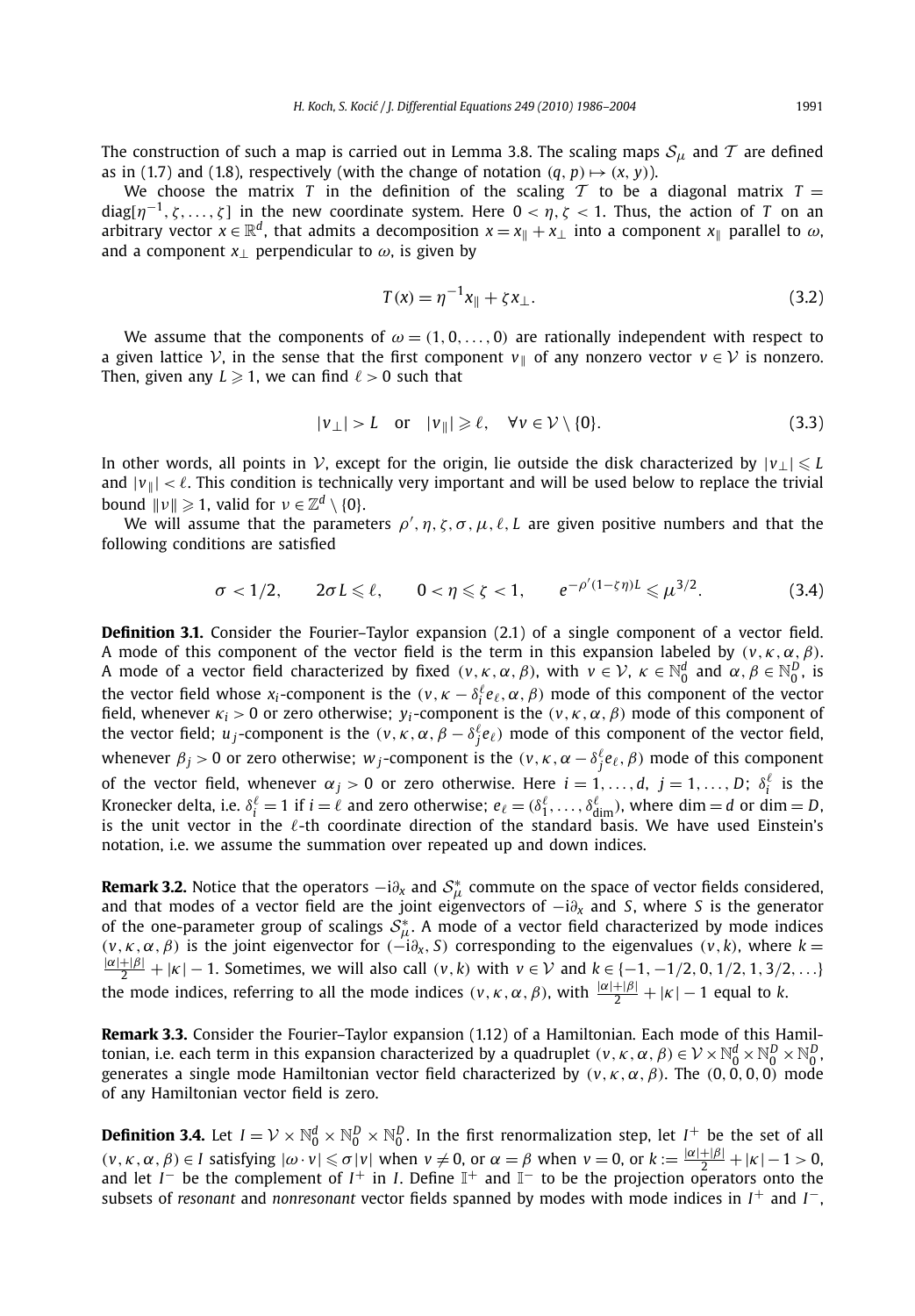respectively. The *resonant* and *nonresonant* parts of a vector field  $X \in A$ <sub>*ρ*</sub> are defined as  $\mathbb{I}^+X$  and  $\mathbb{I}^-X$ , respectively. In addition, we define  $\mathbb{E}_k$ , for  $k \in \{-1, -1/2, 0, 1/2, 1, 3/2, \ldots\}$ , as the projection operator onto the space spanned by modes with mode indices  $(0, \kappa, \alpha, \beta)$ , with  $\frac{|\alpha|+|\beta|}{2} + |\kappa| - 1$  equal to *k*. The torus averaging operator is then defined by  $\mathbb{E} = \sum_{k} \mathbb{E}_{k}$ .

Let 
$$
\chi^{-1} = \max{\{\|\bar{T}\|, \|T^{-1}\|\}} > 1
$$
.

**Lemma 3.5.** If  $0 < \rho'' \le \chi \rho'$  and  $\mu < 1$ , then  $T^* S^*_{\mu}$  defines a bounded linear operator from  $\mathbb{I}^+ \mathcal{A}_{\rho'}(\mathcal{V})$  to  $A_{\rho''}(T\mathcal{V})$ *, with the property that* 

$$
\|T^* \mathcal{S}_{\mu}^* \mathbb{E}_k X \|_{\rho''} \leq \chi^{-1} \mu^k \|\mathbb{E}_k X \|_{\rho'},
$$
  

$$
\|T^* \mathcal{S}_{\mu}^* \mathbb{I}^+(\mathbb{I} - \mathbb{E}) X \|_{\rho''} \leq \chi^{-1} \mu^{1/2} \|\mathbb{I}^+(\mathbb{I} - \mathbb{E}) X \|_{\rho'}.
$$
 (3.5)

**Proof.** It suffices to verify the given bounds for a single mode  $X_{v,k}$  characterized by  $(v, k)$ . From the definitions of the scaling maps it follows that

$$
\|T^*S^*_{\mu}X_{\nu,k}\|_{\rho''}\leq \chi^{-1}e^A\|X_{\nu,k}\|_{\rho'},\tag{3.6}
$$

where  $A \leqslant \rho''|Tv_{\parallel}| + \rho''|Tv_{\perp}| - \rho'|v_{\parallel}| - \rho'|v_{\perp}| + k\ln(\mu) + (k+1)\ln(\chi^{-1}\rho''/\rho')$ . Setting  $v = 0$ , and using that  $\rho'' \leq \chi \rho'$  and  $k \geqslant -1$ , yields the first bound in (3.5).

In order to prove the second bound, assume that  $(v, k)$  belongs to  $I^+$ . Consider first the case  $|v_{\parallel}| \leq \sigma |v|$ , with  $v \neq 0$ , and  $k \leq 0$ . This inequality implies  $|v_{\parallel}| < 2\sigma |v_{\perp}|$ , by using that  $\sigma < 1/2$ , and does not allow frequencies *v* that satisfy  $|v_\perp| \leq L$  and  $|v_\parallel| \geq \ell$ , due to the condition (3.4). Thus, we must have  $|v_\perp| > L$  by condition (3.3). Consequently,

$$
A \leqslant -\rho' \bigg(1 - \frac{\rho''}{\rho'} \zeta\bigg) |\nu_\perp| + k \ln(\mu) + (k+1) \ln\bigg(\frac{\chi^{-1} \rho''}{\rho'}\bigg) \leqslant -\rho' (1 - \zeta \eta) L - \ln(\mu), \quad (3.7)
$$

where we have again used that  $\rho'' \leqslant \chi \rho'$ ,  $\mu < 1$  and  $-1 \leqslant k \leqslant 0$ . The second bound in (3.5) now follows by using (3.4).

Next, consider the case  $k > 0$ , i.e.  $k \geq 1/2$ . Since  $\rho'' < \chi \rho'$ , we have  $A \leq (1/2) \ln(\mu)$  and thus

$$
\|T^* \mathcal{S}_{\mu}^* X_{\nu,k}\|_{\rho''} \leq \chi^{-1} \mu^{1/2} \|X_{\nu,k}\|_{\rho'}.
$$
 (3.8)

This also implies the second bound in  $(3.5)$ .  $\Box$ 

Let 
$$
J = \{(v, \kappa, \alpha, \beta) \in I^- : |\Omega \cdot V| > (1/2)|\omega \cdot v| \text{ for all } V = \beta - \alpha \in \mathbb{Z}^D \text{ with } |V| \leq 2\}
$$
, and

$$
\gamma^{(1)} = \max_{(\nu,\kappa,\alpha,\beta)\in J} \left\{ 1, \frac{\sigma}{|\omega \cdot v + \Omega \cdot V|} \right\}, \qquad \gamma^{(2)} = \max_{(\nu,\kappa,\alpha,\beta)\in J} \left\{ 2, \frac{\sigma |\nu|}{|\omega \cdot v + \Omega \cdot V|} \right\}.
$$

Notice that  $\chi^{(1)}, \chi^{(2)} < \infty$ , by condition (1.11).

**Proposition 3.6.** For all  $0 \neq v \in V$  and  $V \in \mathbb{Z}^D$  with  $|V| \leq 2$ , if  $|\omega \cdot v| > \sigma |v|$  and  $|\omega \cdot v + \Omega \cdot V| \neq 0$ , then  $|\omega \cdot v + \Omega \cdot V| \geqslant \sigma/\gamma^{(1)}$  and  $|\omega \cdot v + \Omega \cdot V| \geqslant \sigma/\gamma^{(2)}|v|.$ 

**Proof.** If  $|\omega \cdot v| > \sigma |v|$  and  $|\Omega \cdot V| \leq (1/2)|\omega \cdot v|$  then we have  $|\omega \cdot v + \Omega \cdot V| \geq |\omega \cdot v| - |\Omega \cdot V| \geq$  $(1/2)|\omega \cdot v|$  and thus  $|\omega \cdot v + \Omega \cdot V| \geq (\sigma/2)|v|$ . Using conditions (3.3) and (3.4) and  $L \geq 1$ , we also *obtain*  $|ω ⋅ v| > σ$  and thus  $|ω ⋅ v + Ω ⋅ V| ≥ σ/2$ , in that case.

The number of modes with  $|\Omega \cdot V|$  >  $(1/2)|\omega \cdot v|$  >  $(1/2)\sigma |v|$  and  $|V| \leq 2$  is finite. So, if  $|\omega \cdot v +$  $\Omega \cdot V \neq 0$  then  $|\omega \cdot v + \Omega \cdot V| \geq \sigma/\gamma^{(1)}$  and  $|\omega \cdot v + \Omega \cdot V| \geq \sigma/\gamma^{(2)}|v|$ .  $\Box$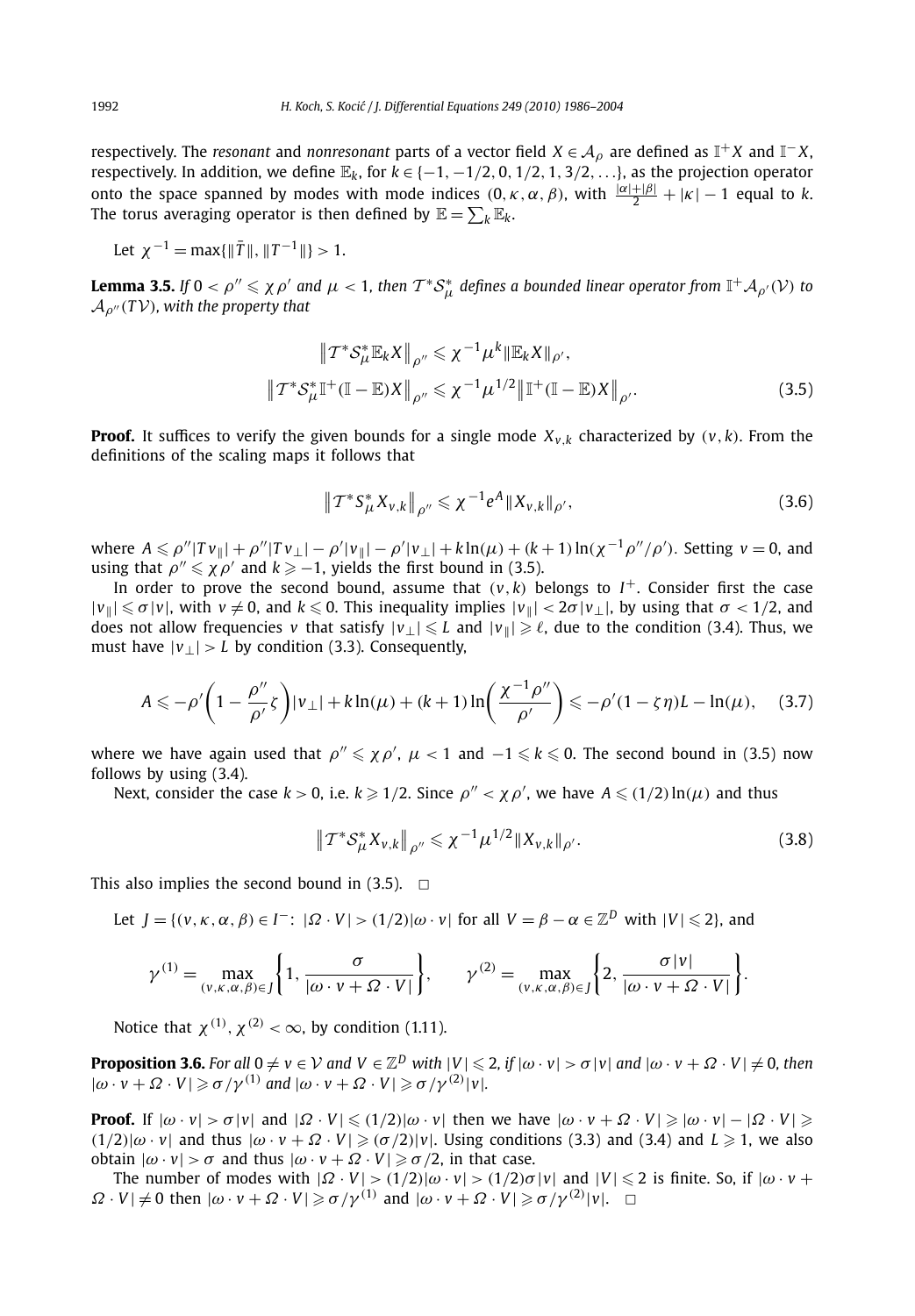Let  $\hat{K}Z = [K, Z]$ . Let  $c_{\Omega} > 0$  be the smaller of the min<sub>*i*</sub>{| $\Omega_i$ |} and min<sub>*i*≠*j*{| $\Omega_i - \Omega_j$ |}.</sub>

**Proposition 3.7.** *If*  $\rho > 0$ *, and Z*  $\in$   $\mathbb{I}^- \mathcal{A}'_{\rho}$ *, then* 

$$
\left\| \mathbb{T}^{-}[Z, K] \right\|_{\rho} \geqslant \frac{\sigma}{\gamma} \| Z \|_{\rho}', \tag{3.9}
$$

*where*  $\gamma = \frac{2(\rho+1)}{\rho} \max{\{\gamma^{(1)}, \gamma^{(2)}\}}$ .

**Proof.** Assume that  $(v, \kappa, \alpha, \beta)$  belongs to *I*<sup>-</sup>. Then,  $k \leq 0$  and either  $|\omega \cdot v| > \sigma |v|$  with  $v \neq 0$  or  $\alpha \neq \beta$  with  $v = 0$ . Due to our choice of the norm, it suffices to verify these bounds for a single mode  $Z_{\nu,\kappa,\alpha,\beta}$  of vector field  $Z \in \mathbb{I}^- \mathcal{A}'_\rho$ . Notice that  $\hat{K} Z_{\nu,\kappa,\alpha,\beta} = \mathrm{i}(\omega \cdot \nu + \Omega \cdot (\beta - \alpha)) Z_{\nu,\kappa,\alpha,\beta}$  and that  $\hat{K}$  ${\rm commutes}$  with  ${\mathbb I}^-$ . If  $\alpha \neq \beta$  with  $\nu = 0$ , then  $|ω \cdot ν + Ω \cdot (β − α)| > c_Ω \geqslant σ/γ^{(1)}$ . The previous bounds and Proposition 3.6 show that if  $Z \in \mathbb{I}^- \mathcal{A}'_\rho$  and  $Y = [Z, K]$ , then  $\|Z\|_\rho \leqslant \gamma^{(1)}/\sigma \|Y\|_\rho$  and

$$
\sum_{j=1}^{d} \|\partial_{x_j} Z\|_{\rho} \leq \frac{\gamma^{(2)}}{\sigma} \|Y\|_{\rho}, \qquad \sum_{j=1}^{d} \|\partial_{y_j} Z\|_{\rho} + \sum_{j=1}^{D} (\|\partial_{u_j} Z\|_{\rho} + \|\partial_{w_j} Z\|_{\rho}) \leq \frac{2\gamma^{(1)}}{\rho\sigma} \|Y\|_{\rho}.
$$
 (3.10)

As a result we obtain  $(3.9)$ .  $\Box$ 

This proposition allows us to apply the normal form theorem of [15], which directly implies the following lemma. The positive number  $\rho < 1$  that appears in the following is fixed throughout the paper. It has the meaning of the step-dependent domain parameter *ρ* of the initial vector fields that we would like to renormalize.

Consider the equations

$$
\mathbb{I}^{-}(X + [Z, X]) = 0, \qquad \mathbb{I}^{-} \mathcal{U}_{X}^{*} X = 0.
$$
 (3.11)

Constants that we call universal, do not depend on any renormalization parameters.

**Lemma 3.8.** Let  $\rho > 0$ , and let  $\rho' = \rho - (\sigma/\gamma) \rho$ . There exist universal constants C<sub>1</sub> and C<sub>2</sub> such that for *every vector field*  $X \in A'_\rho$ *, if* 

$$
||X - K||'_{\rho} \leq C_1(\sigma/\gamma), \qquad ||\mathbb{T}^X||_{\rho} \leq C_1(\sigma/\gamma)^2,
$$
 (3.12)

*then there exists a vector field*  $Z \in \mathbb{I}^- \mathcal{A}'_\rho$  and a change of coordinates  $\mathcal{U}_X : D_{\rho'} \to D_\rho$ , solving Eq. (3.11), such *that the vector field*  $\mathcal{U}_X^* X$  *belongs to*  $\mathcal{A}_{\rho'}^{\phantom{\rho'}},$  *and* 

$$
||Z||'_{\rho}, ||U_X - I||_{\rho'} \le C_2(\gamma/\sigma) ||\mathbb{T}^{-} X||_{\rho},
$$
  
\n
$$
||U_X^* X - X||_{\rho'} \le C_2(\rho - \rho')^{-1}(\gamma/\sigma) ||\mathbb{T}^{-} X||_{\rho},
$$
  
\n
$$
||U_X^* X - X - [Z, X]||_{\rho'} \le C_2(\rho - \rho')^{-3}(\gamma/\sigma)^3 ||\mathbb{T}^{-} X||_{\rho}^2.
$$
\n(3.13)

*The map*  $X \mapsto \mathcal{U}_X$  *is continuous in the region defined by (3.12), and analytic in its interior.* 

By construction, the map  $X \mapsto U_X^* X$  is type-preserving, in particular Hamiltonian vector fields

remain Hamiltonian under this transformation (see the discussion at the end of Section 5 of [15]).<br>Define the operator  $\mathbb P$  as the projection operator  $\mathbb P = \mathbb E_{-1} + \mathbb E_0^{\alpha = \beta}$  onto the space spanned by resonant vector fields that expand under scaling. Since in this paper we have restricted our consideration to Hamiltonian vector fields,  $\mathbb{E}_{-1}$  is simply the zero operator. Let the restriction of  $\mathcal R$  to this subspace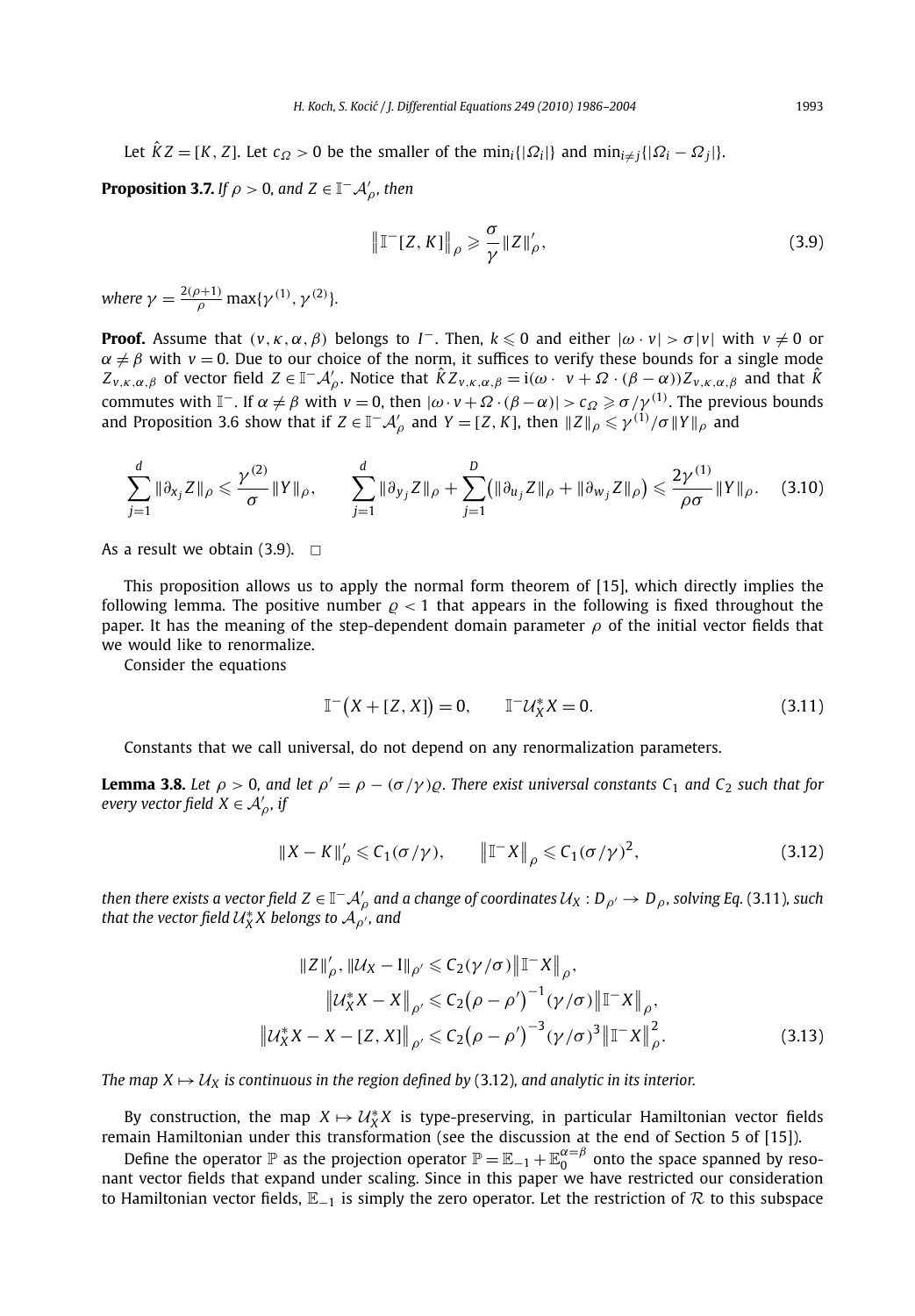be denoted by L. Here,  $\mathbb{E}_0 = \mathbb{E}_0^{\alpha=\beta} + \mathbb{E}_0^{\alpha \neq \beta}$  is the decomposition of  $\mathbb{E}_0$  into projection operators onto the spaces characterized by  $\alpha = \beta$  and  $\alpha \neq \beta$ , respectively. We will also define  $\mathbb{E}^+ = \mathbb{E} \mathbb{I}^+ = \mathbb{E} - \mathbb{E} \mathbb{I}^-$ . Notice that the terms EI<sup>−</sup> *X* are eliminated in the first renormalization step once and for all, i.e. after one renormalization step, we have  $\mathbb{E}^+=\mathbb{E}$ . In the following,  $\mathcal{A}_{\rho}$  denotes the subspace of Hamiltonian vector fields.

**Theorem 3.9.** *There exist universal constants C, R >* 0*, such that the following holds, under the given assumptions on L, l, η, ζ, γ and*  $\mu$ *. Let B be the open ball in*  $\mathcal{A}_{\rho}(\mathcal{V})$ *, with*  $(\sigma/\gamma)\rho < \rho \leq \rho$ *, of radius*  $R(\sigma/\gamma)^2$ *,*  $c$ entered at K . Then  $R$  is a bounded analytic map from B to  $\mathcal{A}_{\eta\rho-\eta(\sigma/\gamma)\varrho}(T\mathcal{V})$ , satisfying  $\|\mathcal{L}^{-1}\|\leqslant 1$  and

$$
\|(\mathbb{I} - \mathbb{E}^{+})\mathcal{R}(X)\|_{\eta\rho-\eta(\sigma/\gamma)\varrho} \leq C\eta^{-2}(\gamma/\sigma)^{2}\mu^{1/2} \|( \mathbb{I} - \mathbb{E}^{+})X\|_{\rho},
$$
  

$$
\|(\mathbb{I} - \mathbb{P})\mathcal{R}(X)\|_{\eta\rho-\eta(\sigma/\gamma)\varrho} \leq C\eta^{-2}(\gamma/\sigma)^{2}\mu^{1/2} \|( \mathbb{I} - \mathbb{P})X\|_{\rho},
$$
  

$$
\| \mathbb{P}\mathcal{R}(X) - \mathcal{R}(\mathbb{P}X)\|_{\eta\rho-\eta(\sigma/\gamma)\varrho} \leq C\eta^{-2}(\gamma/\sigma)^{6} \|( \mathbb{I} - \mathbb{E}^{+})X\|_{\rho} \|( \mathbb{I} - \mathbb{P})X\|_{\rho}.
$$
 (3.14)

**Proof.** Let  $\rho' = \rho - (\sigma/\gamma)\rho$ . There exists a universal constant  $R > 0$ , such that the conditions (3.12) in Lemma 3.8 hold, whenever *X* belongs to the domain *B*, defined by  $||X - K||_{0} < R(\sigma/\gamma)^{2}$ .

By Lemma 3.5, we have

$$
\| (\mathbb{I} - \mathbb{E}^+) \mathcal{R}(X) \|_{\eta \rho'} = \eta^{-1} \| T^* \mathcal{S}_{\mu}^* (\mathbb{I} - \mathbb{E}^+) \mathcal{U}_X^* X \|_{\eta \rho'}
$$
  
\$\leq \eta^{-2} \mu^{1/2} [\| (\mathbb{I} - \mathbb{E}^+) X \|\_{\rho'} + \| (\mathbb{I} - \mathbb{E}^+) (\mathcal{U}\_X^\* X - X) \|\_{\rho'}]. \qquad (3.15)\$

Using the bound in (3.13) on the norm of  $U_X^*X - X$ , together with the fact that  $\mathbb{I}^-\mathbb{E}^+ = 0$ , we obtain the first inequality in (3.14). Similarly, Lemma 3.5 implies that

$$
\|\mathbb{E}_k \mathcal{R}(X)\|_{\eta \rho'} \leq C_1 \eta^{-2} \mu^k \big[ \|\mathbb{E}_k X\|_{\rho'} + \|\mathbb{E}_k (u^*_X X - X)\|_{\rho'} \big],\tag{3.16}
$$

for some universal constant  $C_1 > 0$  and for all  $k = \frac{|\alpha| + |\beta|}{2} + |\kappa| - 1 \geq 1/2$ . Summing over all  $k \geq 1/2$ to get a bound on  $\|(\mathbb{E}^+ - \mathbb{P})\mathcal{R}(X)\|_{n\rho}$ , and then adding (3.15), yields

$$
\| (\mathbb{I} - \mathbb{P}) \mathcal{R}(X) \|_{\eta \rho'} \leq C_1 \eta^{-2} \mu^{1/2} [\| (\mathbb{I} - \mathbb{P}) X \|_{\rho'} + \| (\mathbb{I} - \mathbb{P}) (\mathcal{U}_X^* X - X) \|_{\rho'}],
$$
(3.17)

if  $C_1$  is chosen sufficiently large. Using again the second bound in (3.13), and the fact that  $\mathbb{I}^-\mathbb{P}=0$ and  $\mathbb{I}^-\mathbb{E}^+ = 0$ , we obtain the second inequality in (3.14).

By Lemma 3.5, we also have a bound

$$
\|\mathbb{P}\mathcal{R}(X) - \mathcal{R}(\mathbb{P}X)\|_{\eta\rho'} = \eta^{-1} \|T^* \mathcal{S}_{\mu}^* \mathbb{P}\big(\mathcal{U}_X^* X - X\big)\|_{\rho'} \le \eta^{-2} \|\mathbb{P}\big(\mathcal{U}_X^* X - X\big)\|_{\rho'}.
$$
 (3.18)

Using Lemma 3.8, the norm on the right-hand side of (3.18) can be estimated as follows:

$$
\left\|\mathbb{P}\big(\mathcal{U}_X^* X - X\big)\right\|_{\rho'} \leqslant C_2(\gamma/\sigma)^6 \left\|\left(\mathbb{I} - \mathbb{E}^+\right)X\right\|_{\rho}^2 + \left\|\mathbb{P}[Z, X]\right\|_{\rho'},\tag{3.19}
$$

where  $Z = \mathbb{I}^- Z$  is the vector field described in (3.11). Hamiltonian vector fields satisfy  $\mathbb{P}[Z, \mathbb{P}X] = 0$ , and thus

$$
\|\mathbb{P}[Z, X]\|_{\rho'} = \|\mathbb{P}[Z, (\mathbb{I} - \mathbb{P})X]\|_{\rho'} \leq C_3(\gamma/\sigma) \|Z\|_{\rho}' \|(\mathbb{I} - \mathbb{P})X\|_{\rho}
$$
  

$$
\leq C_4(\gamma/\sigma)^2 \|(\mathbb{I} - \mathbb{E}^+)X\|_{\rho} \|(\mathbb{I} - \mathbb{P})X\|_{\rho}.
$$
 (3.20)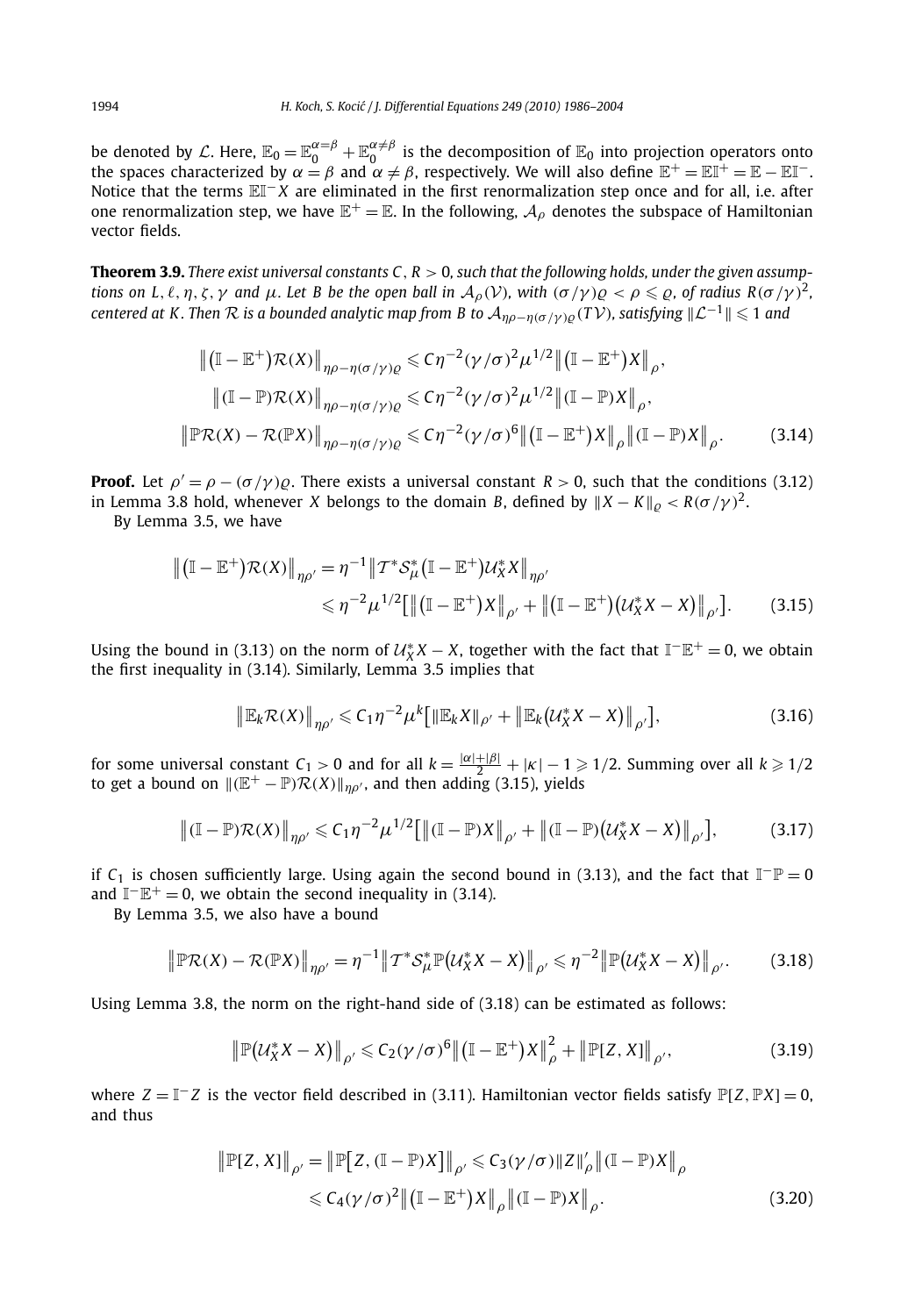Here, we have used the bound on  $||Z||'_\rho$  from Lemma 3.8. Combining the last three equations yields the third inequality in (3.14).

The bound concerning the restriction L of R to  $\mathbb{P}A_0(V)$ , is obvious if one notices that this restriction is the linear operator  $\mathcal{L} = \eta^{-1} \mathcal{T}^*$ .  $\Box$ 

#### **4. Composed renormalization transformations**

We express the Brjuno condition on  $\omega$  (and thus on V) in terms of the summability of the series of numbers

$$
a_n = \sum_{k=n}^{\infty} 2^{n-k} \big[ 2^{-k-k} \ln(1/\Omega_{k+k}') + (k + \kappa')^{-2} \big], \qquad \Omega_n' = \min_{0 < |v_\perp| < 2^n} |v_\parallel|, \tag{4.1}
$$

for all positive integers *n*. Here *κ, κ >* 2 are two integer constants to be determined later.

It follows from the definition that  $a_{n+1}/2 < a_n < 2a_{n+1}$ , for all  $n \in \mathbb{N}$ , and thus  $a_{n+1}2^{n+1}/4 < a_n$  $a_n 2^n < a_{n+1} 2^{n+1}$ . This makes the sequence  $a_n 2^n$  increasing and well-controllable.

Define the scaling parameters

$$
\eta_n = \left(\frac{A_{n+1}}{A_n}\right)^{\frac{d-1}{d}}, \qquad \zeta_n = \left(\frac{A_{n+1}}{A_n}\right)^{\frac{1}{d}}, \quad \text{where } A_n = \sum_{k=n}^{\infty} a_k,
$$
\n(4.2)

for all positive integers *n*. Since  $\{a_n\}$  is a summable sequence of positive numbers, the sequence  $\{A_n\}$ is decreasing and converges to zero. Define recursively  $\lambda_n = \eta_n \lambda_{n-1}$ , with  $\lambda_0 = 1$ . These definitions imply that  $\eta_n < \zeta_n < 1$ , for  $d \ge 2$ .

These parameters are used to define the scaling maps  $T_n$  and  $P_n = T_n \cdots T_1$  at each renormalization step

$$
T_n(x) = \eta_n^{-1} x_{\parallel} + \zeta_n x_{\perp}, \qquad P_n(x) = \lambda_n^{-1} x_{\parallel} + \left(\prod_{i=1}^n \zeta_i\right) x_{\perp}.
$$
 (4.3)

We also define  $T_0 = P_0$  to be the identity. Notice that the determinants  $|T_n| = |P_n| = 1$ , for all  $n \in \mathbb{N}$ , by the choice of the scaling parameters.

The geometric data  $V$ , *L* and  $\ell$  used in the *n*-th renormalization step are

$$
\mathcal{V}_{n-1} = P_{n-1} \mathcal{V}_0, \qquad L_{n-1} = 2^{n+\kappa} \prod_{i=1}^{n-1} \zeta_i, \qquad \ell_{n-1} = \lambda_{n-1}^{-1} e^{-a_n 2^{n+\kappa}}.
$$
 (4.4)

**Definition 4.1.** Let

$$
\sigma_n = (2\lambda_{n-1}L_{n-1})^{-1}e^{-a_n 2^{n+\kappa}} = \frac{A_1}{2A_n}2^{-(n+\kappa)}e^{-a_n 2^{n+\kappa}}.
$$
\n(4.5)

This immediately implies  $\sigma_n > 0$  and  $2\sigma_n L_{n-1} \leq \ell_{n-1}$ , for all  $n \in \mathbb{N}$ .

**Proposition 4.2.** For any fixed  $\kappa' > 0$  and sufficiently large  $\kappa$  , one has  $\sum_{n=1}^{\infty} \sigma_n < 1/2$ .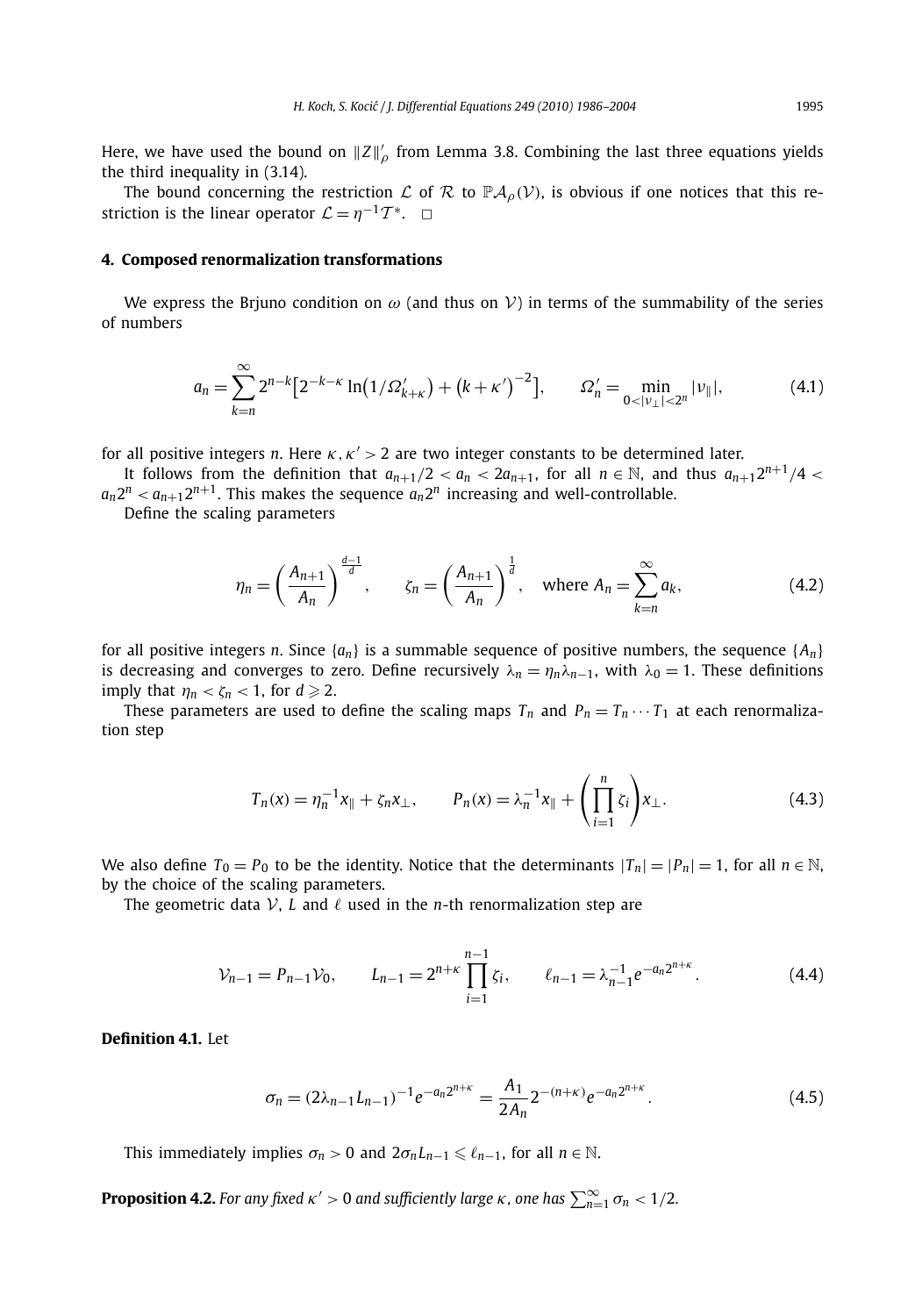**Proof.** Notice that

$$
\sigma_n < \frac{A_1}{2a_n} 2^{-(n+\kappa)} e^{-a_n 2^{n+\kappa}}.
$$

Since  $\{a_n 2^n\}$  is a growing sequence, the sequence  $\{\sigma_n\}$  is decreasing. Notice also that for a fixed  $\kappa'$ , and sufficiently large  $\kappa$ , we have  $2^{n+\kappa}a_n \geq 2^{n+\kappa}(n+\kappa')^{-2} \geq c'2^{\kappa}n$ , for some constant  $c' > 0$ only on *κ'*. This makes the sum  $\sum_{n=1}^{\infty} \sigma_n$  finite, and by choosing *κ* sufficiently large, we can make this sum smaller than  $1/2$ .  $\Box$ 

**Proposition 4.3.** If  $v \in V_{n-1}$  is nonzero, then either  $|v_{\parallel}| \geq \ell_{n-1}$  or  $|v_{\perp}| > L_{n-1}$ .

**Proof.** Assume that  $v \in V_{n-1}$  satisfies  $0 < |v_\perp| \le L_{n-1}$ . Then the corresponding lattice point  $v =$  $P_{n-1}^{-1}v$  in  $V_0$  satisfies  $|v_\perp| \leq (\prod_{i=1}^{n-1} \zeta_i)^{-1} L_{n-1} = 2^{n+\kappa}$ , and thus  $|v_\parallel| \geqslant \Omega'_{n+\kappa}$  by (4.1). Since we have  $\Omega'_{n+\kappa} > e^{-a_n 2^{n+\kappa}}$ , this yields

$$
|v_{\parallel}| = \lambda_{n-1}^{-1} |v_{\parallel}| \ge \lambda_{n-1}^{-1} \Omega_{n+\kappa}' > \lambda_{n-1}^{-1} e^{-a_n 2^{n+\kappa}} = \ell_{n-1},
$$
\n(4.6)

as claimed.  $\Box$ 

**Definition 4.4.** Let  $\Omega_{n-1} := \lambda_{n-1}^{-1} \Omega$ , for  $n \in \mathbb{N}$ . Let also

$$
J_{n-1}^- = \big\{ (v, \kappa, \alpha, \beta) \in I^-(\mathcal{V}_{n-1}) : |\omega \cdot v| < 2|\Omega_{n-1} \cdot V| \text{ for all } V = \beta - \alpha \text{ with } |V| \leq 2 \big\},
$$

and

$$
\gamma_n := \frac{8}{\varrho \lambda_{n-1}} \max_{(v,\kappa,\alpha,\beta) \in J_{n-1}^-} \bigg\{ 2, \frac{\sigma_n \max\{1,|v|\}}{|\omega \cdot v + \Omega_{n-1} \cdot V|} \bigg\}.
$$

**Definition 4.5.** The domain of analyticity of functions that are going to be renormalized at the *n*-th step is determined by the parameter

$$
\rho_{n-1} = \varrho \lambda_{n-1} \left( 1 - \sum_{k=1}^{n-1} \frac{\sigma_k}{\lambda_{k-1} \gamma_k} \right). \tag{4.7}
$$

The numbers  $ρ<sub>n</sub>$  are positive due to Proposition 4.2 and the fact that  $γ<sub>k</sub>λ<sub>k-1</sub> > 1$ . Moreover,  $ρ<sub>n-1</sub> >$  $\rho \lambda_{n-1}$  /2 and  $\rho'_{n-1} > \rho \lambda_{n-1}$  /2, where  $\rho'_{n-1} = \rho_{n-1} - \rho \sigma_n / \gamma_n$ .

**Proposition 4.6.** If  $\Omega$  is Diophantine with respect to  $\omega$ , then there exists a universal constant  $\xi > 0$ , such that *for all*  $n \in \mathbb{N}$ *,* 

$$
\gamma_n < \xi \varrho^{-1} \max\left\{ \left( \min |\varOmega \cdot V| \right)^{-1}, \varrho^{-1} \max |\varOmega \cdot V|^{\tau+1} \right\} \lambda_{n-1}^{-(\tau+1)} \left( \sigma_n \prod_{i=1}^{n-1} \zeta_i \right)^{-\tau} . \tag{4.8}
$$

*Here, the*  $\min$  *and*  $\max$  *are taken over all*  $V \in \mathbb{Z}^d$  *with*  $0 < |V| \leqslant 2$ *.*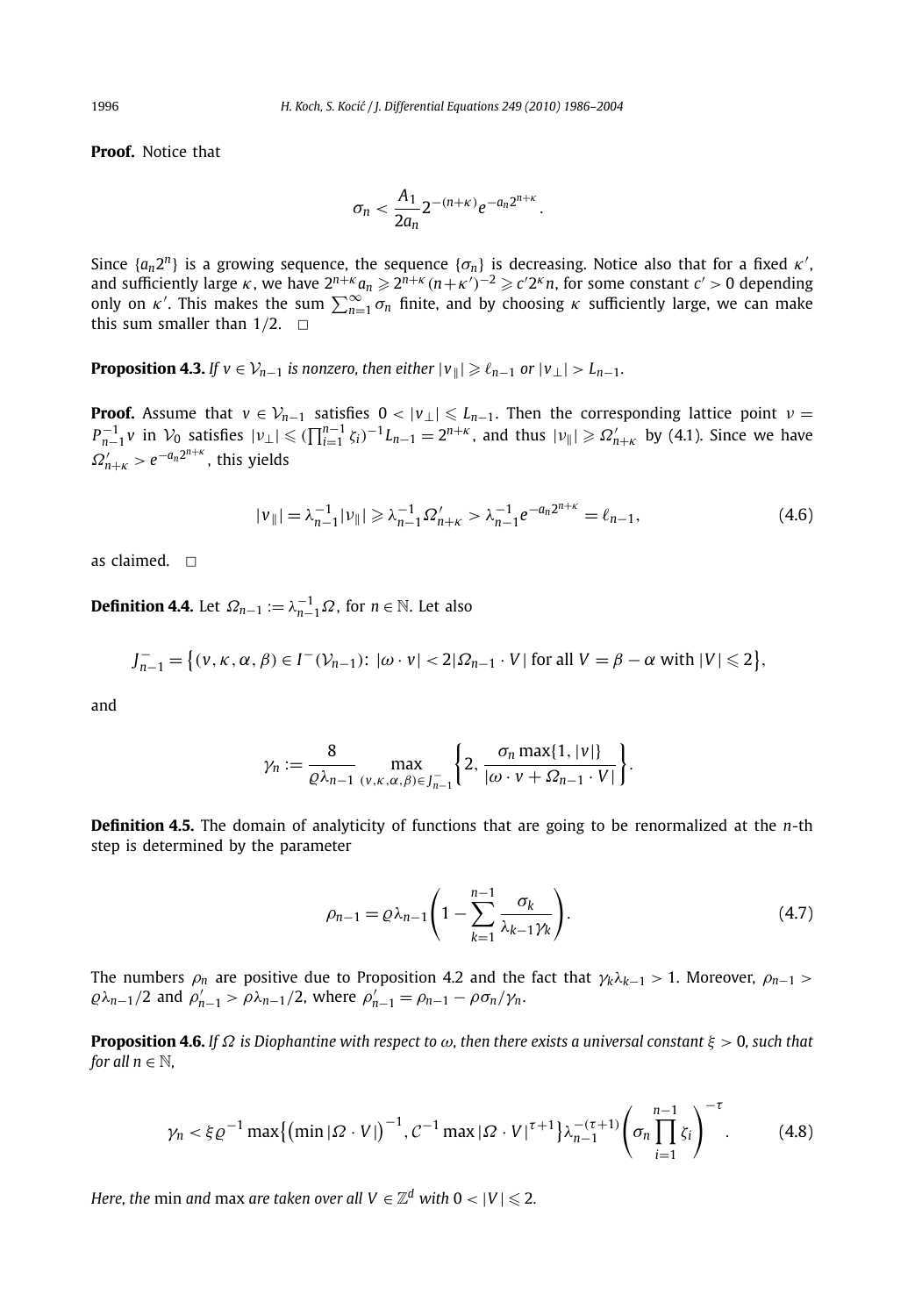**Proof.** Recall that  $\nu = P_{n-1}^{-1} \nu$ . By definition, we have

$$
\frac{\varrho\lambda_{n-1}}{8}\gamma_n < \max_{(v,\kappa,\alpha,\beta)\in J_{n-1}^-}\left\{2,\frac{\sigma_n\max\{1,|v|\}}{|\omega\cdot v+\Omega_{n-1}\cdot V|}\right\}
$$
\n
$$
\leq \max_{(v,\kappa,\alpha,\beta)\in J_{n-1}^-}\left\{2,\frac{\max\{\sigma_n,|\omega\cdot v|\}}{|\omega\cdot v+\Omega_{n-1}\cdot V|}\right\}
$$
\n
$$
\leq \max_{(v,\kappa,\alpha,\beta)\in J_{n-1}^-}\left\{2,\frac{\max\{\sigma_n,2\max|\Omega_{n-1}\cdot V|\}}{\lambda_{n-1}^{-1}|\omega\cdot v+\Omega\cdot V|}\right\}
$$
\n
$$
=\max_{(v,\kappa,\alpha,\beta)\in J_{n-1}^-}\left\{2,\frac{\max\{\sigma_n\lambda_{n-1},2\max|\Omega\cdot V|\}}{|\omega\cdot v+\Omega\cdot V|}\right\},\tag{4.9}
$$

and thus

$$
\frac{\varrho\lambda_{n-1}}{8}\gamma_n < \max_{|v| < 2\max\{\varOmega\cdot V | (\lambda_{n-1}(\prod_{i=1}^{n-1}\zeta_i)\sigma_n)^{-1}\}} \left\{ 2, \frac{\max\{\sigma_n\lambda_{n-1}, 2\max|\varOmega\cdot V| \}}{|\omega \cdot v + \varOmega \cdot V|} \right\}.
$$
\n(4.10)

Here, we have used the fact that

$$
|\nu| = |\nu_{\parallel}| + |\nu_{\perp}| = \lambda_{n-1}^{-1} |\nu_{\parallel}| + \left(\prod_{i=1}^{n-1} \zeta_i\right) |\nu_{\perp}| \geqslant \left(\prod_{i=1}^{n-1} \zeta_i\right) |\nu|,\tag{4.11}
$$

and that the condition  $\sigma_n|v|\leqslant |v_{\parallel}|<2$  max  $|\Omega_{n-1}\cdot V|$  implies the following inequality  $|v|<2$  max  $|\Omega\cdot$ *V*  $|((\lambda_{n-1}(\prod_{i=1}^{n-1} \zeta_i)\sigma_n)^{-1})$ .

Using the Diophantine with respect to  $\omega$  condition on  $\Omega$ , we obtain that

$$
\gamma_n < \xi \varrho^{-1} \max\left\{ \left( \min|\varOmega \cdot V| \right)^{-1}, \varrho^{-1} \max|\varOmega \cdot V|^{\tau+1} \right\} \lambda_{n-1}^{-(\tau+1)} \left( \sigma_n \prod_{i=1}^{n-1} \zeta_i \right)^{-\tau},\tag{4.12}
$$

where  $\xi$  is a universal constant and the min and max are taken over all  $V \in \mathbb{Z}^d$  with  $0 < |V| \leq 2$ .  $\Box$ 

**Definition 4.7.** Let

$$
\mu_n := \exp\left\{-\frac{\varrho}{3}\lambda_{n-1}(1-\zeta_n\eta_n)L_{n-1}\right\} = \exp\left\{-\frac{\varrho}{3A_1}a_n2^{n+\kappa}\right\}, \quad n \geqslant 1. \tag{4.13}
$$

**Proposition 4.8.** For all  $n\geqslant 1$ ,  $\mu_{n+1}<\mu_n<\mu_{n+1}^{1/4}$ . Furthermore, given C , N  $>$  0, if  $\kappa'$  and then  $\kappa$  are chosen *sufficiently large, then for all*  $n \ge 1$ *,* 

$$
\mu_n \leqslant Ce^{-N2^{n+\kappa}a_n}, \qquad \mu_n \leqslant C2^{-Nn}, \qquad \mu_n \leqslant C\bigg(\frac{A_n}{A_1}\bigg)^N. \tag{4.14}
$$

**Proof.** Let  $C > 0$  and  $N > 0$  be arbitrary. Since  $a_{n+1}/2 < a_n < 2a_{n+1}$ , for all  $n \in \mathbb{N}$ , we have  $a_{n+1}2^{n+1}/4 < a_n2^n < a_{n+1}2^{n+1}$ , and thus  $\mu_{n+1} < \mu_n < \mu_{n+1}^{1/4}$ . By choosing  $\kappa$  and  $\kappa'$  sufficiently large, we have  $1/(3A_1) \geqslant N$ . Increasing them further, if needed, we obtain the first bound. Keeping  $\kappa'$ fixed, and increasing *κ* further, if necessary, we obtain the second two bounds in (4.14) by using that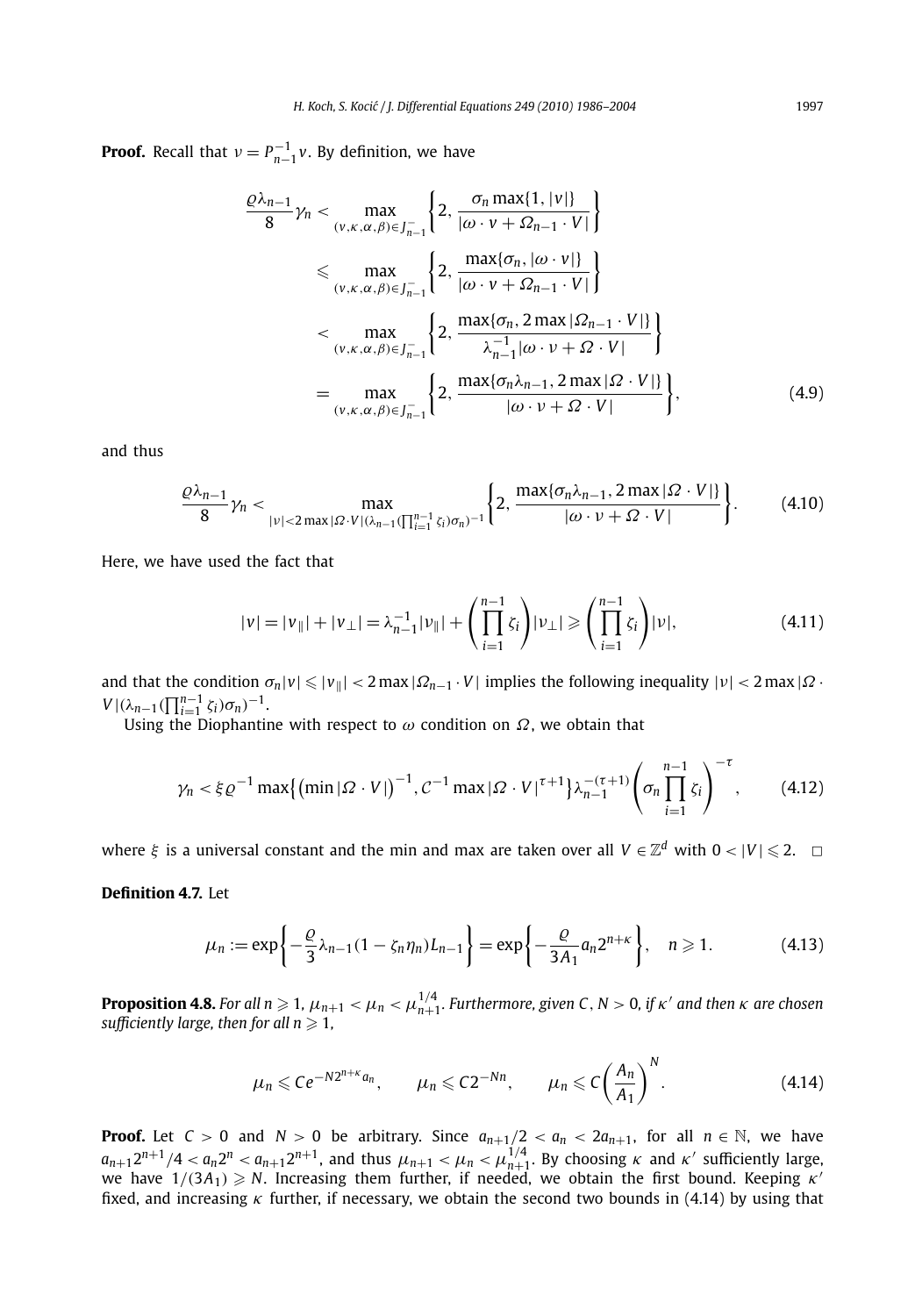$2^{n+\kappa}a_n\geqslant 2^{n+\kappa}(n+\kappa')^{-2}\geqslant c'2^{\kappa}n$ , for some positive constant  $c'<1$  depending only on  $\kappa'$ . The same inequality, together with  $A_n/A_1 > a_n/A_1 > (n+\kappa')^{-2}/A_1 > e^{-c'n/A_1} > e^{-2^n/A_1} > e^{-2^{n+\kappa}/(NA_1)}$ , where the last inequality is valid for sufficiently large  $\kappa$ , implies the third bound in (4.14).  $\Box$ 

Proposition 4.8 directly implies the following.

**Corollary 4.9.** *Given any C*,  $N > 0$ , if  $\kappa'$  and then  $\kappa$  are chosen sufficiently large, then for all  $n \ge 1$ .

$$
\mu_n \leqslant C\sigma_n^N, \qquad \mu_n \leqslant C\lambda_n^N \leqslant C\eta_n^N \leqslant C\zeta_n^N, \qquad \mu_n \leqslant C\gamma_n^{-N}.\tag{4.15}
$$

At this point we have verified all of the assumptions made in Section 3. We can now apply Theorem 3.9 to the *n*-th step renormalization operator  $\mathcal{R}_n$ , defined, by the parameters introduced above, from a subset in  $\mathcal{A}_{\rho_{n-1}}(\mathcal{V}_{n-1})$  to  $\mathcal{A}_{\rho_n}(\mathcal{V}_n)$ . Denote by  $\mathcal{L}_n$  the corresponding linear operator from  $\mathbb{P}\mathcal{A}_{\rho_n}(\mathcal{V}_{n-1})$  to  $\mathbb{P}\mathcal{A}_{\rho_n}(\mathcal{V}_n)$ .

Define  $A_{\rho_n,n} = A_{\rho_n}(\mathcal{V}_n)$ , for all non-negative integers *n*. From Theorem 3.9 we immediately obtain the following theorem. To simplify the notation, we will not write down explicitly the dependence of the norm on the lattice  $V_n$ .

**Theorem 4.10.** *There exist constants*  $C, r > 0$ *, such that the n-th step renormalization operator*  $\mathcal{R}_n$  *is a bounded analytic map from an open ball*  $B_{n-1}$  *in*  $A_{\rho_{n-1},n-1}$  *of radius*  $r(\sigma_n/\gamma_n)^2$ , centered at K, into  $A_{\rho_n,n}$ ,  $satisfying \|\mathcal{L}_n^{-1}\| \leqslant 1$  and

$$
\| (\mathbb{I} - \mathbb{E}^+) \mathcal{R}_n(X) \|_{\rho_n} \leq C \eta_n^{-2} (\gamma_n / \sigma_n)^2 \mu_n^{1/2} \| (\mathbb{I} - \mathbb{E}^+) X \|_{\rho_{n-1}},
$$
  

$$
\| (\mathbb{I} - \mathbb{P}) \mathcal{R}_n(X) \|_{\rho_n} \leq C \eta_n^{-2} (\gamma_n / \sigma_n)^2 \mu_n^{1/2} \| (\mathbb{I} - \mathbb{P}) X \|_{\rho_{n-1}},
$$
  

$$
\| \mathbb{P} \mathcal{R}_n(X) - \mathcal{R}_n(\mathbb{P} X) \|_{\rho_n} \leq C \eta_n^{-2} (\gamma_n / \sigma_n)^6 \| (\mathbb{I} - \mathbb{E}^+) X \|_{\rho_{n-1}} \| (\mathbb{I} - \mathbb{P}) X \|_{\rho_{n-1}}.
$$
 (4.16)

In what follows, a domain  $\mathcal{D}_{n-1}$  for  $\mathcal{R}_n$  is a subset of the ball  $B_{n-1}$  described in Theorem 4.10, that is open in  $\mathcal{A}_{\rho_{n-1},n-1}$  and contains the vector field *K*. Given a domain  $\mathcal{D}_{n-1}$  for each  $\mathcal{R}_n$ , the domain  $\mathcal{D}_n$  of the "composed" renormalization operator  $\mathcal{R}_{n+1} = \mathcal{R}_{n+1} \circ \mathcal{R}_n$ , for  $n \in \mathbb{N}$ , with  $\mathcal{R}_1 = \mathcal{R}_1$ , is defined recursively as the set of all vector fields in the domain of  $\tilde{\mathcal{R}}_n$  that are mapped under  $\tilde{\mathcal{R}}_n$ into the domain  $\mathcal{D}_n$  of  $\mathcal{R}_{n+1}$ . By Theorem 4.10, these domains are open and non-empty, and the transformations  $\mathcal{R}_n$  are analytic on  $\mathcal{D}_{n-1}$ .

**Theorem 4.11.** Let  $0 < \epsilon < 1/2$ . If  $\kappa'$  and then  $\kappa$  are chosen sufficiently large, then there exist a sequence *of domains* { $D_{n-1}$ } *for the renormalization transformations* { $R_n$ }*, such that the set*  $W = \bigcap_n \tilde{D}_n$  *is the graph of an analytic function W* :  $(\mathbb{I} - \mathbb{P})\mathcal{D}_0 \to \mathbb{P}\mathcal{D}_0$ , satisfying  $W(0) = K$ . For every  $X \in \mathcal{W}$ , if  $n \ge 1$  and  $\psi_n = \prod^n_i u$ , then  $\prod_{i=1}^n \mu_i$ , then

$$
\|\tilde{\mathcal{R}}_n(X) - K_n\|_{\rho_n} \le \psi_n^{1/2 - \epsilon} \| (\mathbb{I} - \mathbb{P})X \|_{\varrho},
$$
  

$$
\| (\mathbb{I} - \mathbb{E})\tilde{\mathcal{R}}_n(X) \|_{\rho_n} \le \psi_n^{1/2 - \epsilon} \| (\mathbb{I} - \mathbb{E})X \|_{\varrho}.
$$
 (4.17)

**Proof.** Our goal is to apply the stable manifold theorem of [15]. To do so, we first rescale our transformations  $\mathcal{R}_n$ . Let  $r_n = r_{-1}(\sigma_{n+1}/\gamma_{n+1})^2$  for every non-negative integer *n*, with  $r_{-1} > 0$  smaller than half the constant *r* from Theorem 4.10.

Define the transformations *Rn* by

$$
R_n(Z) = r_n^{-1} \big[ \mathcal{R}_n(K + r_{n-1}Z) - K \big], \quad n \in \mathbb{N}.
$$
 (4.18)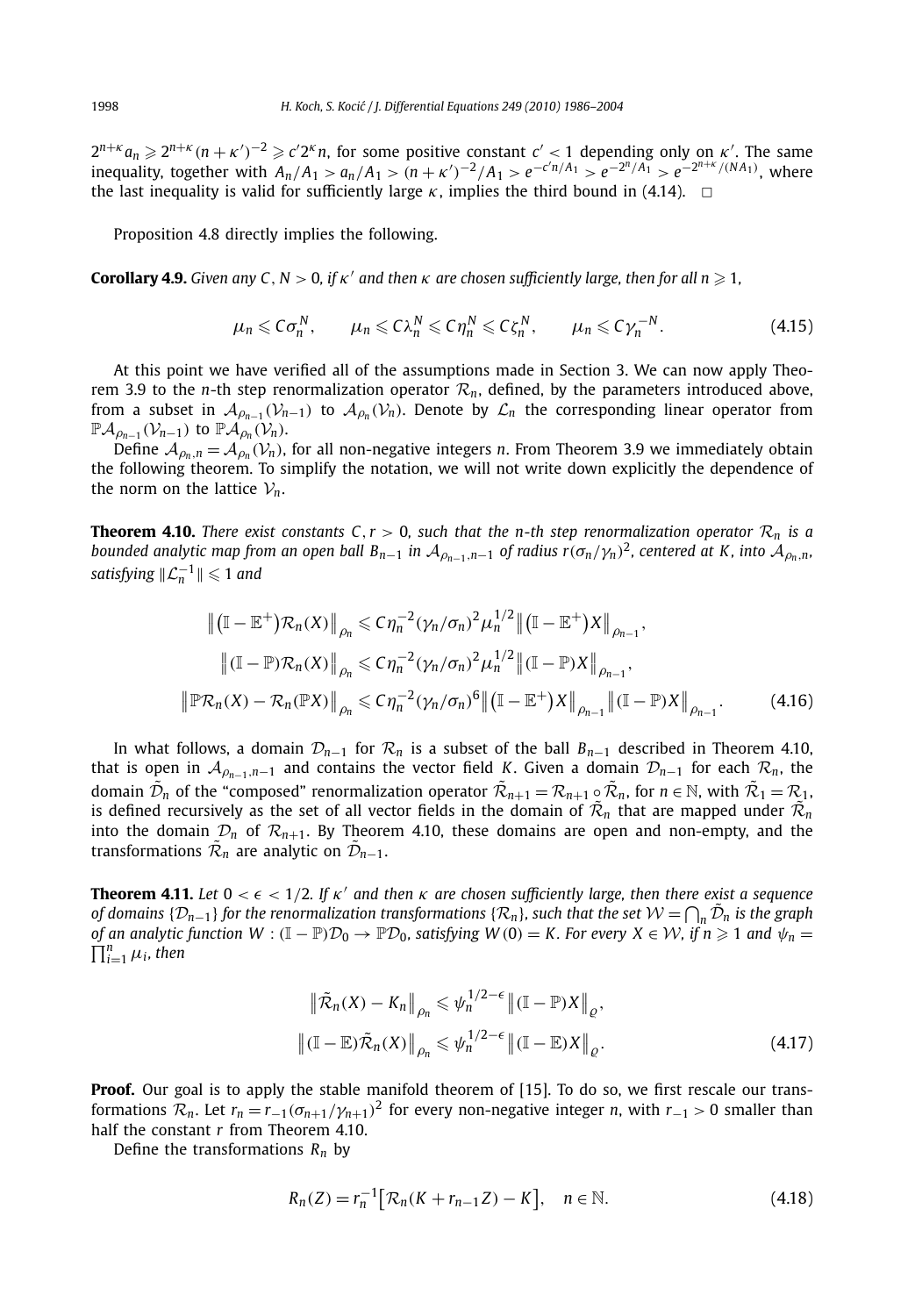Define the projection operators  $\mathbb{E}_n = \mathbb{E}^+$ ,  $\mathbb{P}_n = \mathbb{P}$ , for  $n \in \mathbb{N}_0$ . The restriction  $R_n \mathbb{P}_{n-1}$  defines a linear map from  $\mathbb{P}_{n-1}A_{\rho_{n-1},n-1}$  to  $\mathbb{P}_nA_{\rho_n,n}$ , which will be denoted by  $L_n$ . By Theorem 4.10,  $R_n$  is analytic and bounded on the ball  $\|Z\|_{\rho} < 2$ , and satisfies

$$
\| (\mathbb{I} - \mathbb{E}_n) R_n(Z) \|_{\rho_n} \le \varepsilon_n \| (\mathbb{I} - \mathbb{E}_{n-1}) Z \|_{\rho_{n-1}},
$$
  

$$
\| (\mathbb{I} - \mathbb{P}_n) R_n(Z) \|_{\rho_n} \le \vartheta_n \| (\mathbb{I} - \mathbb{P}_{n-1}) Z \|_{\rho_{n-1}},
$$
  

$$
\| \mathbb{P}_n R_n(Z) - R_n(\mathbb{P}_{n-1} Z) \|_{\rho_n} \le \varphi_n \| (\mathbb{I} - \mathbb{E}_{n-1}) Z \|_{\rho_{n-1}} \| (\mathbb{I} - \mathbb{P}_{n-1}) Z \|_{\rho_{n-1}},
$$
 (4.19)

where

$$
\varepsilon_n = \vartheta_n = C \eta_n^{-2} (\gamma_n / \sigma_n)^2 (\gamma_{n+1} / \sigma_{n+1})^2 \mu_n^{1/2} \quad \text{and} \quad \varphi_n = C \eta_n^{-2} (\gamma_n / \sigma_n)^6 (\gamma_{n+1} / \sigma_{n+1})^2.
$$

Here,  $C \geq 1$  is a constant that may depend on  $\rho$ , but not on any other renormalization parameters. In addition, we have  $||L_n^{-1}|| < 1/4$ . We will restrict  $R_n$  to the domain  $D_{n-1} \subset A_{\rho_{n-1},n-1}$ , defined by

$$
\|\mathbb{P}_{n-1}Z\|_{\rho_{n-1}} < 1, \qquad \left\| (\mathbb{I} - \mathbb{P}_{n-1})Z \right\|_{\rho_{n-1}} < \delta_{n-1}, \qquad \left\| (\mathbb{I} - \mathbb{E}_{n-1})Z \right\|_{\rho_{n-1}} < \delta_{n-1}, \qquad (4.20)
$$

where  $\delta_{n-1} = (6\varphi_n)^{-1}$ . By Corollary 4.9, for any  $0 < \epsilon < 1/2$ , if  $\kappa'$  and  $\kappa$  are chosen sufficiently large, then  $\varepsilon_n \leq \mu_{1/2-\epsilon} \leq \varepsilon = 3/16$ ,  $\vartheta_n \leq \mu_{1/2-\epsilon} \leq \vartheta = 1/4$ , and

$$
C\eta_{n-1}^2 \eta_n^{-4} (\gamma_{n-1}/\sigma_{n-1})^{-6} (\gamma_n/\sigma_n)^6 (\gamma_{n+1}/\sigma_{n+1})^4 \mu_n^{1/2} \leq 1,
$$

for all positive integers *n*. The latter inequality implies

$$
\varepsilon_n \delta_{n-1} \leqslant \delta_n, \qquad \vartheta_n \delta_{n-1} \leqslant \delta_n, \tag{4.21}
$$

for all  $n \ge 1$ . Since,  $\delta_{n-1}\varphi_n = 1/6 < \varepsilon$ , the last bound in (4.19) implies

$$
\left\|\mathbb{P}_{n}R_{n}(Z)-R_{n}(\mathbb{P}_{n-1}Z)\right\|_{\rho_{n}}\leq \varepsilon\left\|(\mathbb{I}-\mathbb{E}_{n-1})Z\right\|_{\rho_{n-1}}.\tag{4.22}
$$

The hypotheses of the stable manifold theorem (Theorem 6.1 of [15]) are now verified, with  $\vartheta =$  $1/4$  and  $\varepsilon = (1-\vartheta)/4$ , and the conclusions of this theorem imply the statements in Theorem 4.11.  $\Box$ 

### **5. Lower-dimensional invariant tori**

Let  $\mathcal Z$  be a lattice in  $\mathbb R^d$  and,  $\mathcal V$  its dual lattice. Let  $T^d = \mathbb R^d/\mathcal Z^d$ . We say that a vector field  $X \in$ A*ρ(*V*)* has an invariant *<sup>d</sup>*-torus with frequency vector *ω* if there is a continuous embedding *Γ* from  $D_0 = T^d \times \{0\}$  into  $D_\rho$ , such that for all  $t \in \mathbb{R}$ ,

$$
\Phi_X^t \circ \Gamma = \Gamma \circ \Phi_\omega^t,\tag{5.1}
$$

where  $\Phi_{\omega}$  is the flow of the vector field  $(\omega, 0)$ . Here 0 is the zero vector in  $\mathbb{R}^{d+2D}$ .

Consider a one-step renormalization operator  $R$  and a vector field *X* in the domain of  $R$ . If *F* is any map from  $D_0$  into the domain of  $\Lambda_X = \mathcal{U}_X \circ \tilde{\mathcal{T}}$ , where  $\tilde{\mathcal{T}} = \mathcal{S}_\mu \circ \mathcal{T}$ , define the map

$$
\mathcal{M}_X(F) = \Lambda_X \circ F \circ \tilde{T}.
$$
\n(5.2)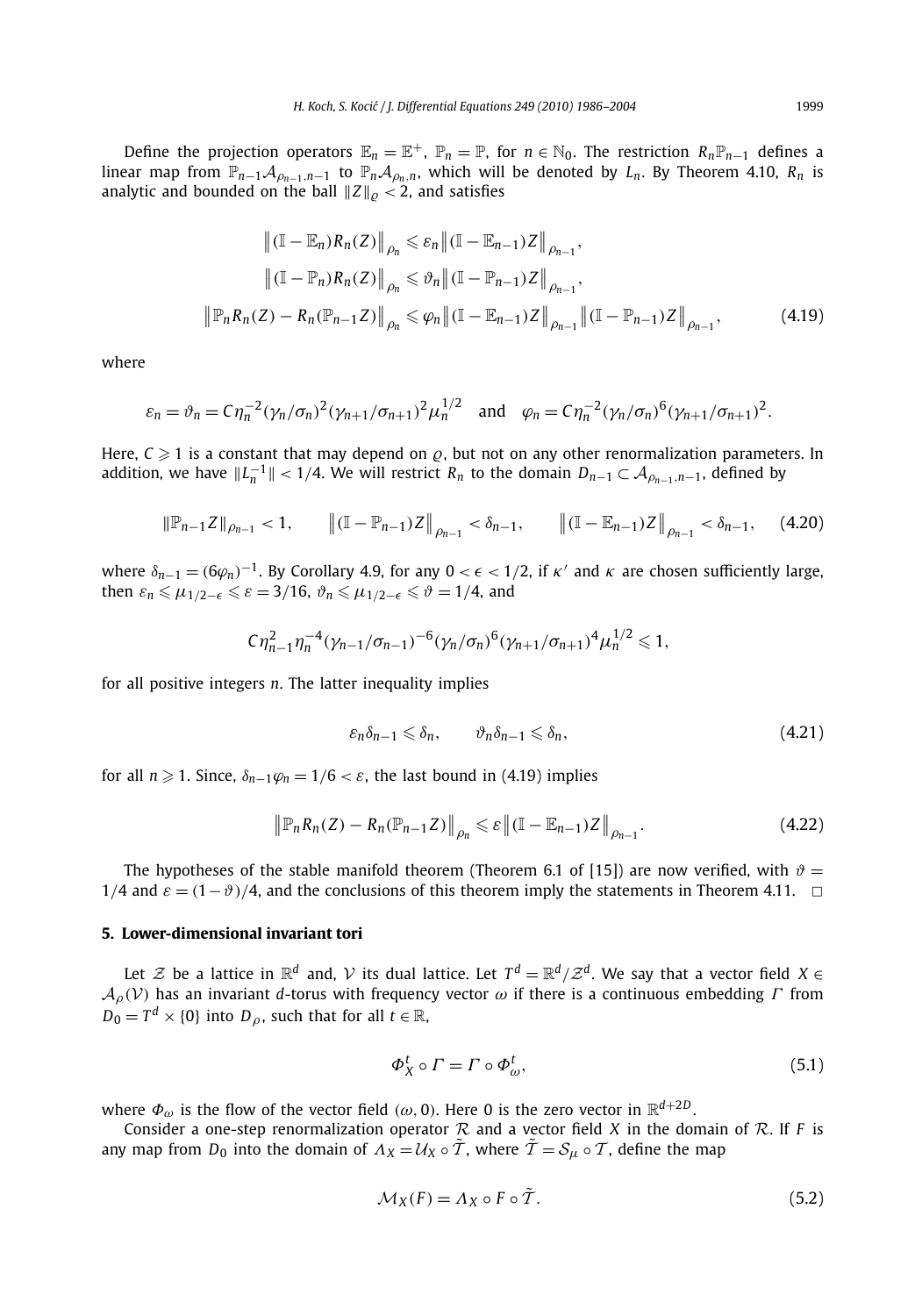Formally, if  $\Gamma_{\mathcal{R}(X)}$  is an invariant torus for  $\mathcal{R}(X)$ , then an invariant torus for *X* is given by  $\Gamma_X =$  $\mathcal{M}_X(\Gamma_{\mathcal{R}(X)})$ . This can be seen easily from the identity  $\Lambda_X \circ \Phi_{\mathcal{R}(X)}^{\eta t} = \Phi_X^t \circ \Lambda_X$ .

Denote by  $A_0(V)$  the Banach space of continuous functions  $F: D_0 \to \mathbb{C}^{2d+2D}$ , with frequency module in V, for which the norm  $||F||_{0,\mathcal{V}} = \sum_{v} ||F_v||$  is finite, where  $\{F_v\}$  are the Fourier coefficients of *F* .

Consider now a Brjuno frequency vector *ω* and a fixed but arbitrary vector field *X* such that its push-forward  $X_0$  under the linear change of coordinates  $N$ , described at the beginning of Section 3, belongs to the associated stable manifold W described in Theorem 4.11. Let  $X_n = \mathcal{R}_n(X_{n-1})$  for  $n \ge 1$ . In order to simplify notation, we will write  $U_k$  and  $M_{k+1}$  in place of  $U_{\chi_k}$  and  $M_{\chi_k}$ , respectively. Our goal is to construct an appropriate sequence of functions  $\Gamma_k \in A_0(\mathcal{V}_k)$ , satisfying

$$
\Gamma_{n-1} = \mathcal{M}_n(\Gamma_n) = \Lambda_n \circ \Gamma_n \circ \tilde{T}_n^{-1}, \qquad \Lambda_n = \mathcal{U}_{n-1} \circ \tilde{T}_n,\tag{5.3}
$$

where  $\tilde{T}_n = T_n \circ S_{\mu_n}$ , for all  $n > 0$ . Then we will show that  $\Gamma_0$  is an invariant torus for  $X_0$ . Finally, the pullback of  $\Gamma_0$  under  $\mathcal N$  is the desired invariant torus of *X*.

Let us emphasize several important points here: (i) The original vector field *X*, for which we will construct an invariant torus, has the periodicity of the lattice  $2\pi\mathbb{Z}^d$ . The push-forward of this vector field under the linear transformation N on  $\mathbb{R}^d \times \mathbb{R}^{d+2D}$  is the vector field  $X_0$  with the periodicity of a lattice  $\mathcal{Z}_0$  which is dual to  $\mathcal{V}_0$ . (ii) At every step of the renormalization procedure, we have vector fields that are invariant under translations of the lattice  $\mathcal{Z}_n$ , dual to  $\mathcal{V}_n$ , that is linearly isomorphic<br>to  $\mathbb{Z}^d$ , or, equivalently,  $X_n$  is a vector field on  $T_n^d \times \mathbb{C}^{d+2D}$ , where  $T_n^d = \mathbb{R}^d/\math$ integer matrices when scaling, the lattice  $Z_n$  changes with each renormalization step. The *n*-th step renormalization transformation  $\mathcal{R}_n$  maps the vector field  $X_{n-1}$  with periodicity of the lattice  $\mathcal{Z}_{n-1}$ into a vector field  $X_n$  with periodicity of  $\mathcal{Z}_n$ . (iv) Our construction yields (for each *n*) an invariant torus for  $X_n$  (see Remark 5.5), which is an embedding  $\varGamma_n: T_n^d \times \{0\} \to T_n^d \times \mathbb{C}^{d+2D}$ . In particular *Γ*<sup>0</sup> is an invariant torus with frequency vector *(*1*,* 0*,...,* 0*)* for *X*0. The desired invariant torus *Γ* with Brjuno frequency vector  $\omega$ , for the original vector field *X*, is the pullback of  $\Gamma_0$  under  $\mathcal N$ , which is an embedding  $\Gamma : \mathbb{T}^d \times \{0\} \to \mathbb{T}^d \times \mathbb{C}^{d+2D}$ .

Now, let us define  $B_n$ , for every  $n \geq 0$ , to be the vector space  $A_0(V_n)$ , equipped with the norm

$$
||f||'_{n} = r_{n}^{-1} ||f||_{0, \mathcal{V}_{n}} = r_{n}^{-1} \sum_{v \in \mathcal{V}_{n}} ||f_{v}||, \qquad r_{n} = \frac{\varrho}{4^{n}} \lambda_{n}.
$$
 (5.4)

Denote by  $B_n$  the unit open ball in  $I + B_n$ , centered at the identity function I, and by  $B_n/2$  the ball of radius 1*/*2 in the same space.

**Proposition 5.1.** *If κ and then κ are chosen sufficiently large, then there exists an open neighborhood B of K* in  $A_0$ , such that for every  $X \in W \cap B$ , and for every  $n \ge 1$ , the map  $\mathcal{M}_n$  is well defined and analytic, as a *function from B<sub>n</sub> to B<sub>n−1</sub>. Furthermore,*  $M_n$  *takes values in B<sub>n−1</sub>/2, and*  $||DM_n(F)|| ≤ 1/3$ *, for all F ∈ B<sub>n</sub>.* 

**Proof.** Clearly,  $\mathcal{M}_n$  is well defined in some open neighborhood of I in  $\mathcal{B}_n$ , and

$$
\mathcal{M}_n(F) = I + g + (\mathcal{U}_{n-1} - I) \circ (I + g), \qquad g = \tilde{\mathcal{T}}_n \circ f \circ \tilde{\mathcal{T}}_n^{-1}, \tag{5.5}
$$

where  $f = F - I$ . In order to estimate the norm of  $U_{n-1} - I$ , we can apply Lemma 3.8, with  $\rho'_{n-1}$  equal to  $\rho_{n-1} - (\sigma_{n-1}/\gamma_{n-1})\varrho$ . By Lemma 3.8 and Theorem 4.11, there exists a constant *C* > 0, such that

$$
\|U_{n-1} - I\|_{\rho'_{n-1}} \leq C(\gamma_n/\sigma_n) \|\mathbb{T}^{\mathsf{T}} X_{n-1}\|_{\rho_{n-1}} \leq C(\gamma_n/\sigma_n) \psi_{n-1}^{1/2-\epsilon} \|(I - \mathbb{E}^+) X\|_{\varrho} \leq \psi_{n-1}^{1/2-2\epsilon} \|(I - \mathbb{E}^+) X\|_{\varrho} \leq \psi_n^{1/9},
$$
\n(5.6)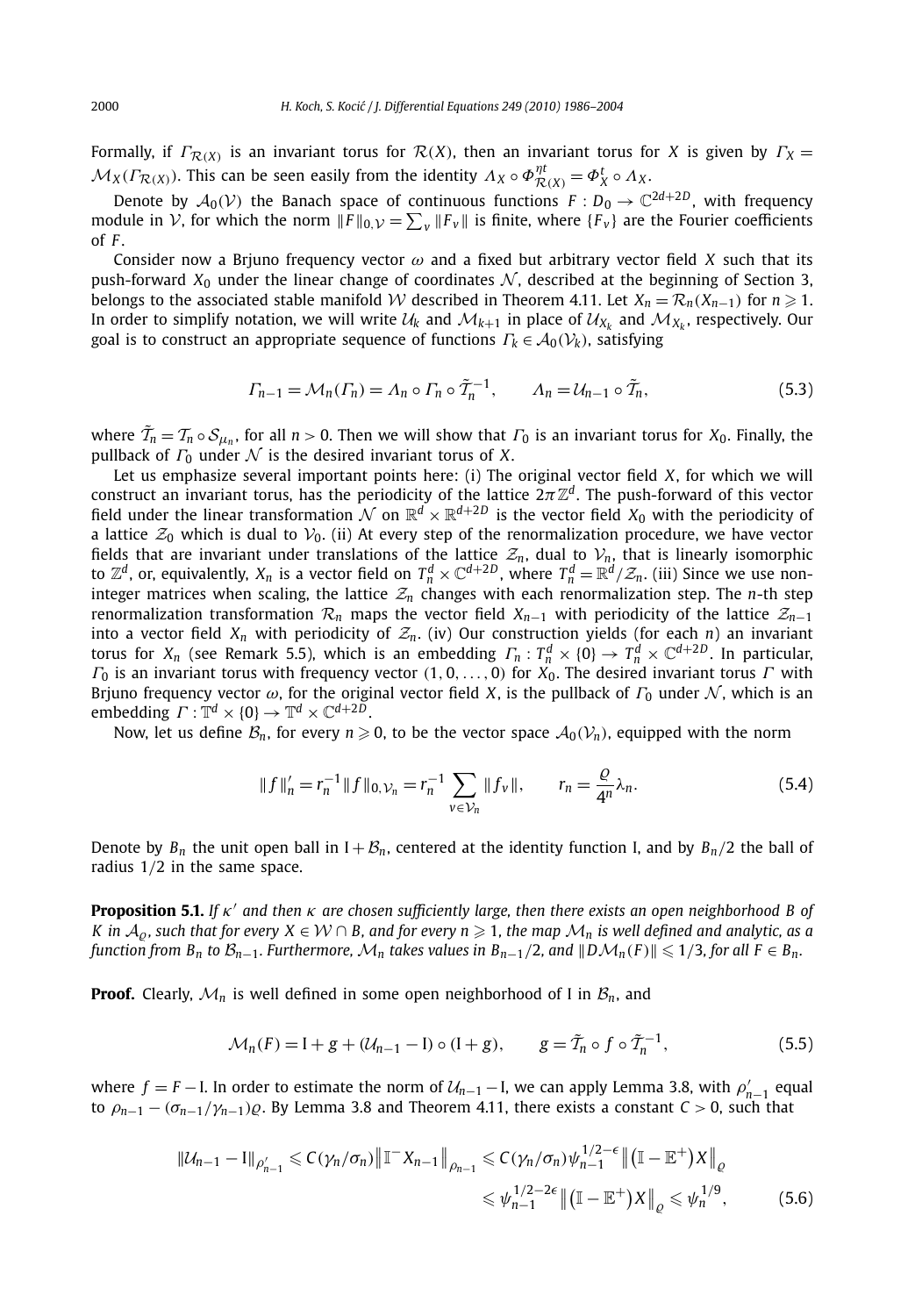for some small  $\epsilon > 0$ , for all  $n > 1$ , and for all  $X \in \mathcal{W} \cap B$ . Here, we have used Proposition 4.8 and assumed that *κ* and then *κ* have been chosen sufficiently large, and that the neighborhood *B* of *K* has been chosen sufficiently small (depending on  $\kappa'$  and  $\kappa$ ). Though all steps in (5.6) cannot be carried through if  $n = 1$ , the final estimate is also valid in that case.

The composition with  $I + g$  in Eq. (5.5) is controlled by Proposition 2.1, using the fact that  $||g||_{0,\mathcal{V}_{n-1}} \leq \eta_n^{-1} r_n ||f||'_n$  is less than  $\rho'_{n-1}/2$ , since we assume that  $F \in B_n$ . Using  $r_n/r_{n-1} = \eta_n/4$ , we obtain  $||g||'_{n-1} \le \eta_n^{-1} \eta_n/4 \le 1/4$ . From (5.6) we obtain  $||\mathcal{U}_{n-1} - I||'_{n-1} \le r_{n-1} \psi_n^{1/16} \le 1/2$ , if  $\kappa'$  and  $\kappa$ have been chosen sufficiently large. These estimates show that  $\mathcal{M}_{n-1}$  maps  $B_n$  into  $B_{n-1}/2$ .

Now, we obtain a bound on the norm of the derivative map

$$
D\mathcal{M}_n(F)\overline{f} = \overline{g} + D(\mathcal{U}_{n-1} - I) \circ (I + g)\overline{g},\tag{5.7}
$$

where  $\bar{g} = \tilde{T}_n \circ \bar{f} \circ \tilde{T}_n^{-1}$ . Since  $||g||_{0, \mathcal{V}_{n-1}} \le \rho_{n-1}/2$ , and

$$
\|D(\mathcal{U}_{n-1}-I)\|_{\rho'_{n-1}/2} \leq \frac{2}{\rho'_{n-1}} \|\mathcal{U}_{n-1}-I\|_{\rho'_{n-1}},
$$
\n(5.8)

we obtain a bound on this derivative norm analogous to (5.6). This, together with the fact that the inclusion map from  $B_n$  into  $B_{n-1}$  is bounded in norm by  $\eta_n/4$ , shows that  $||D\mathcal{M}_n(F)|| \leq 1/3$ , for all *n*  $\geq$  1, and for all *F* ∈ *B<sub>n</sub>*.  $\Box$ 

Below, we will make use of the following estimate on the difference between the flow for *X* and the flow for the constant vector field  $(\omega, 0)$ .

**Proposition 5.2.** (See [15].) Let  $\tau$  be a positive real number and X a vector field in  $A_0$ , such that  $\tau ||X - \omega||_0 < \tau$ *r* <  $\rho$ *. Then for all times t in the interval*  $[-\tau, \tau]$ *,* 

$$
\left\|\boldsymbol{\Phi}_{\boldsymbol{X}}^t - \boldsymbol{\Phi}_{\omega}^t\right\|_{\varrho - r} \leqslant \left\|\boldsymbol{t}(\boldsymbol{X} - \boldsymbol{\omega})\right\|_{\varrho}.\tag{5.9}
$$

Here and in what follows, we write *ω* for the constant vector field *(ω,* 0*)*, in order to simplify the notation.

Let  $\Phi_n$  be the flow for the vector field  $X_n$ . In order to prove that a solution to (5.3) yields an invariant torus  $\Gamma_0$  for *X*, we will use the identity

$$
\Phi_{n-1}^t \circ \mathcal{M}_n(F) \circ \Phi_{\omega}^{-t} = \mathcal{M}_n(\Phi_n^{\eta_n t} \circ F \circ \Phi_{\omega}^{-\eta_n t}), \tag{5.10}
$$

which follows from the relation described after (5.2), between the flow for a vector field and the flow for the corresponding renormalized vector field. This requires an estimate of the following type.

**Proposition 5.3.** *Under the same assumptions as in Proposition* 5.1*, there exists an open neighborhood B of K*  $in$   $A_{\varrho}$ , such that for every  $X \in \mathcal{W} \cap B$ , and for every  $n \geqslant 1$ , the function  $\Phi_n^S \circ F \circ \Phi_{\omega}^{-S}$  belongs to  $B_n$ , whenever  $F \in B_n/2$  *and*  $|s| \le \lambda_n/(4 \max\{\| \Omega \|, 1\}).$ 

**Proof.** We will use the following easily verifiable identity

$$
\Phi_n^s \circ F \circ \Phi_{\omega}^{-s} = I + f \circ \Phi_{\omega}^{-s} + [\Phi_n^s \circ \Phi_{\omega}^{-s} - I] \circ (I + f \circ \Phi_{\omega}^{-s}). \tag{5.11}
$$

Since  $||f||_n \le 1/2$ , and  $||f \circ \Phi_{\omega}^{-s}||_{0,\mathcal{V}_n} = ||f||_{0,\mathcal{V}_n}$ , we have  $||f \circ \Phi_{\omega}^{-s}||_{0,\mathcal{V}_n} \le r_n/2$ . The composition in (5.11) is well defined since  $r_n/2 < \rho_n$  (see Definition 4.5).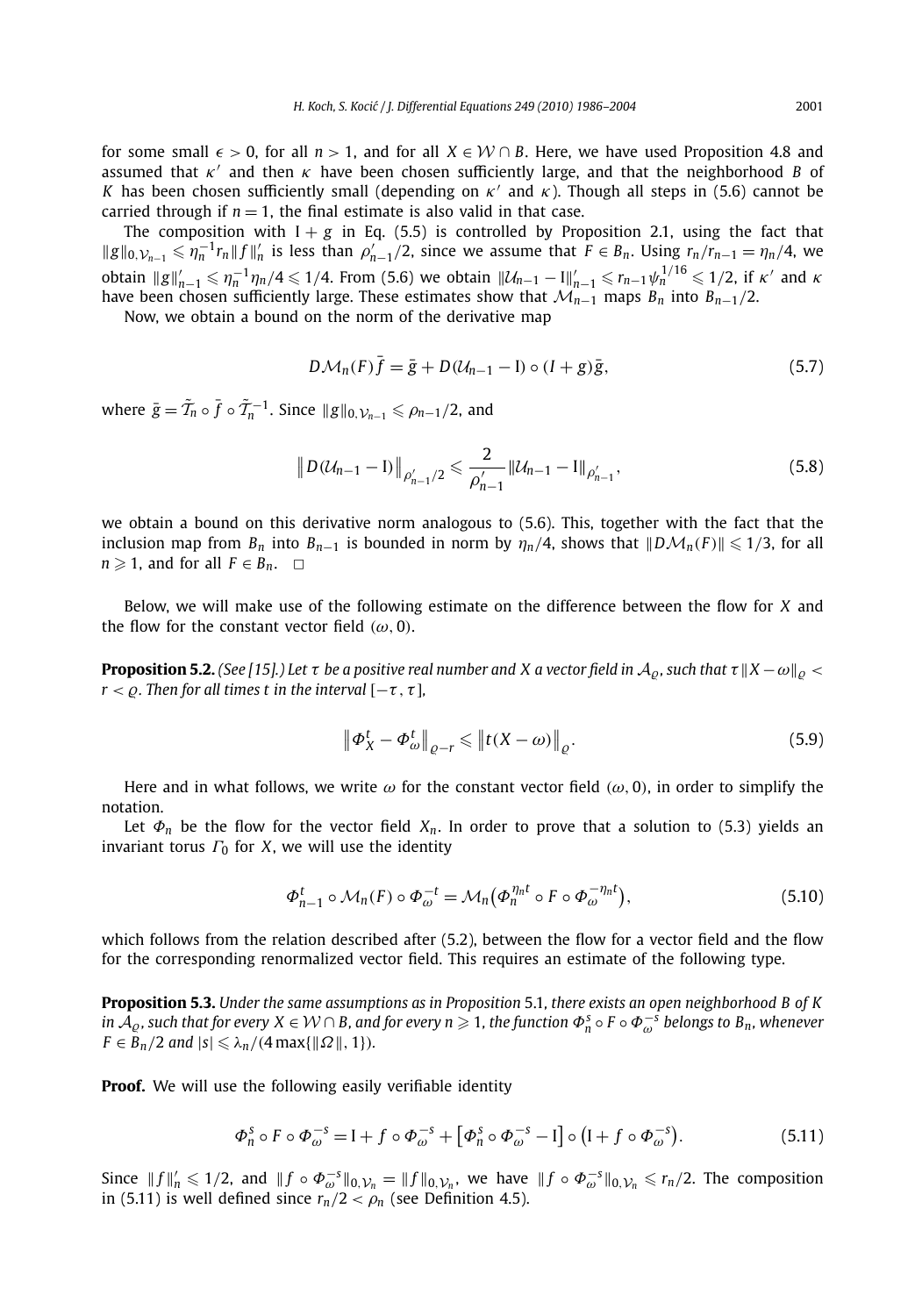By Proposition 5.2, we have the bound

$$
\left\| \Phi_n^S \circ \Phi_{\omega}^{-s} - I \right\|_{r_n/2} \leqslant \left\| s(X_n - \omega) \right\|_{r_n} \leqslant \left\| s(X_n - K_n) \right\|_{r_n} + \left\| s(K - \omega) \right\|_{r_n},\tag{5.12}
$$

provided that the right-hand side of this inequality is less than  $r_n/2$ . Since  $X \in \mathcal{W}$ , using Theorem 4.11 we can bound the first term as  $\|s(X_n-K_n)\|_{r_n}\leqslant |s|\psi_n^{1/2-\epsilon}\|X-K\|_{\varrho}$  which can be made smaller than  $r_n/4$ , for any *n*, if  $\|X - K\|_o$  is chosen sufficiently small. The second term can be bounded as  $\|s(K_n - K)\|_o$  $\omega$ ) $\|r_n \leqslant |s| \|\Omega_n\| r_n = |s| \|\Omega\| \lambda_n^{-1} r_n \leqslant r_n/4$ . Thus, the sum on the right-hand side of inequality (5.12) is indeed smaller than *rn/*2. Finally,

$$
\|\Phi_n^s \circ F \circ \Phi_{\omega}^{-s} - I\|_{n-1}' \le r_{n-1}^{-1} r_n \le \eta_n/4,
$$
\n(5.13)

which proves the claim.  $\square$ 

Now we are ready to construct invariant tori. A function  $f$  defined on  $W$  is said to be analytic if *f* ◦ *W* is analytic on the domain of *W* .

**Theorem 5.4.** *Under the same assumptions as in Proposition* 5.1*, there exists an open neighborhood B of K in*  $A_0$ , such that the following holds. Given any  $X \in W \cap B$ , and any sequence of functions  $F_k \in B_k$ , define

$$
\Gamma_{n,k} = (\mathcal{M}_{n+1} \circ \cdots \circ \mathcal{M}_k)(F_k), \quad 0 \leq n < k. \tag{5.14}
$$

*Then the limits*  $\Gamma_n = \lim_{k \to \infty} \Gamma_{n,k}$  *exist in*  $\mathcal{B}_n$ *, are independent of the choice of*  $F_0, F_1, \ldots$ *, and satisfy the identities* (5.3). Furthermore,  $\Gamma_0$  *is an invariant torus for X, and the map*  $X \mapsto \Gamma_0$  *is analytic and bounded on*  $W \cap B$ .

**Proof.** By Proposition 5.1, the map  $\mathcal{M}_n : B_n \to B_{n-1}/2$  contracts distances by a factor of at least 1/2. Thus, if  $1 \leq n < k < k'$ , then the difference  $\Gamma_{n,k'} - \Gamma_{n,k}$  is bounded in norm by  $2^{n-k+1}$ . This shows that the sequence  $k \mapsto \Gamma_{n,k}$  converges in  $\mathcal{B}_n$  to a limit  $\Gamma_n$ , which is independent of the choice of the functions  $F_k$ . By choosing  $F_k = \Gamma_k$  for all k, we obtain the identities (5.3). The analyticity of  $X \mapsto \Gamma_0$ follows via the chain rule from the analyticity of the maps used in our construction, and from uniform convergence.

In order to prove that *Γ*<sup>0</sup> is an invariant torus for *X*, we will use the identity (5.10). To be more precise, given a real number *t*, with  $|t| < (4 \max\{\| \Omega \|, 1\})^{-1}$ , define  $t_n = \lambda_n t$  for all  $n \ge 0$ . Proposition 5.3 allows us to iterate the identity (5.10), and get the identity

$$
\Phi_0^t \circ \Gamma_{0,k} \circ \Phi_{\omega}^{-t} = (\mathcal{M}_1 \circ \cdots \circ \mathcal{M}_k) \big( \Phi_k^{t_k} \circ \Phi_{\omega}^{-t_k} \big), \tag{5.15}
$$

for all *k >* 0. As proved above, the right- (and thus left)-hand side of this equation converges in  $A_0$  to  $\Gamma_0$ . In addition,  $\Gamma_{0,k} \to \Gamma_0$  in  $A_0$ , and the convergence is pointwise as well, by part (i) of Proposition 2.1. Thus, since the flow  $\Phi_0^t$  is continuous, we have  $\Phi_0^t \circ \Gamma_0 \circ \Phi_\omega^{-t} = \Gamma_0$ . This identity now extends to arbitrary  $t \in \mathbb{R}$ , due to the group property of the flow, and the fact that composition with  $\Phi_{\omega}^{s}$  is an isometry on  $\mathcal{A}_{0}$ .  $\square$ 

**Remark 5.5.** It easily follows from Theorem 5.4 that  $\Gamma_n$  is an invariant torus for  $X_n = \mathcal{R}_n(X_{n-1})$ , which is an embedding from the torus  $T_n^d\times \{0\}$  into  $T_n^d\times \mathbb{C}^{d+2D}.$ 

Let  $\mathcal{A}_{\rho}^{0}$  be the subspace of functions  $\mathcal{A}_{\rho}$  which do not depend on the variables *y, u, w.* In what follows, the torus  $\Gamma_0$  associated with a vector field  $X \in \mathcal{W}$  will be denoted by  $\Gamma_X$ . For convenience, we extend the map  $X \mapsto \Gamma_X$  to an open neighborhood of *K*, by setting  $\Gamma_X = \Gamma'_X$ , where  $X' = (\mathbb{I} + \mathbb{I})$ *W*  $)(X - P X) ∈ W$ .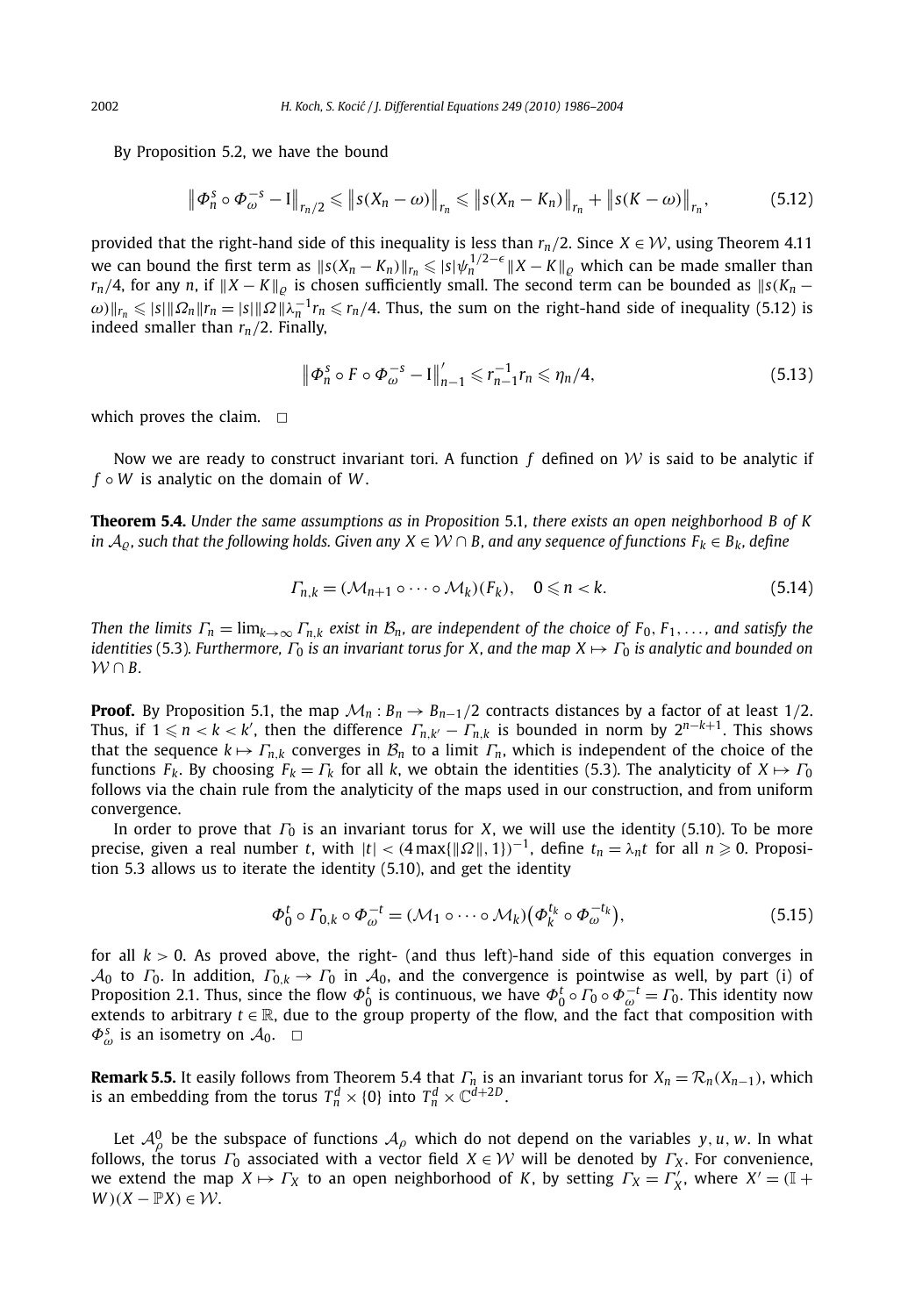**Theorem 5.6.** Let  $\rho > \rho + \delta$  with  $\delta > 0$ . Under the same assumptions as in Proposition 5.1, there exists an *open neighborhood B of K in*  $A_0(V_0)$ *, such that*  $\Gamma_X$  *has an analytic continuation to*  $\|\text{Im }x\| < \delta$ *, for each*  $X \in B$ . The map  $X \mapsto \Gamma_X$  defines (via the above extension) a bounded analytic map from B to  $\mathcal{A}^0_\delta(\mathcal{V}_0)$ .

**Proof.** The proof of this theorem is completely analogous to the proof of Theorem 4.5 of [15]. For that reason, we will give only a sketch here.

Consider the translations  $R_q(x, y, u, w) = (x + q, y, u, w)$ . By examining the construction of W and  $\Gamma_X$ , one verifies that for any  $q \in \mathbb{R}^d$ , the translated vector field  $R_q^*X$  belongs to W whenever *X* does, and that

$$
\Gamma_X(q, 0, 0, 0) = (R_q \circ \Gamma_{R_q^*X})(0, 0, 0, 0).
$$
\n(5.16)

The idea now is to use the analyticity of map  $X \mapsto \Gamma_X$ , to extend the right-hand side of Eq. (5.16) to the complex domain  $||Im q|| < \delta$ . This yields the desired analytic continuation of  $\Gamma_X$ . The remaining parts of Theorem 5.6 are proved by using the fact that the right-hand side of (5.16) is jointly analytic in *X* and *q*.  $\Box$ 

The proof of Theorem 1.3 follows from Theorems 4.11, 5.4 and 5.6. Our construction in Theorems 5.4 and 5.6 yields an invariant torus  $\Gamma_0$  for  $X_0$ , which is an embedding from  $T_0^d \times \{0\}$  into  $T_0^d \times \mathbb{C}^{d+2D}$ . The invariant torus with the Brjuno frequency vector  $\omega$  for the vector field *X* on the pullback of V under N (denoted by W in Theorem 1.3) is the pullback of  $\Gamma_0$  under N.

#### **References**

- [1] J. Bricmont, A. Kupiainen, A. Schenkel, Renormalization group and the Melnikov problem for PDE's, Comm. Math. Phys. 221 (1) (2001) 101–140.
- [2] A.D. Brjuno, An analytic form of differential equations I, Tr. Mosk. Mat. Obs. 25 (1971) 119–262; Trans. Moscow Math. Soc. 25 (1973) 131–288.
- [3] A.D. Brjuno, Analytic form of differential equations II, Tr. Mosk. Mat. Obs. 26 (1972) 199–239; Trans. Moscow Math. Soc. 26 (1974) 199–239.
- [4] L. Chierchia, D. Qian, Moser's theorem for lower dimensional tori, J. Differential Equations 206 (1) (2004) 55–93.
- [5] W. Craig, C. Wayne, Newton's method and periodic solutions of nonlinear wave equation, Comm. Pure Appl. Math. 46 (1993) 1409–1501.
- [6] L.H. Eliasson, Perturbations of stable invariant tori for Hamiltonian systems, Ann. Scoula Norm. Sup. Pisa, Cl. Sci. 15 (1988) 115–147.
- [7] G. Gallavotti, G. Gentile, Degenerate elliptic resonances, Comm. Math. Phys. 257 (2) (2005) 319–362.
- [8] G. Gentile, Degenerate lower-dimensional tori under the Bryuno condition, Ergodic Theory Dynam. Systems 27 (2) (2007) 427–457.
- [9] Y. Han, Y. Li, Y. Yi, Degenerate lower-dimensional tori in Hamiltonian systems, J. Differential Equations 227 (2) (2006) 670–691.
- [10] A. Jorba, R. de la Llave, M. Zou, Lindstedt series for lower-dimensional tori, in: C. Simó (Ed.), Hamiltonian Systems with Three or More Degrees of Freedom, S'Agaró, 1995, in: NATO Adv. Sci. Inst. Ser. C Math. Phys. Sci., vol. 553, Kluwer Acad. Publ., Dordrecht, 1999, pp. 151–167.
- [11] K. Khanin, J. Lopes Dias, J. Marklof, Multidimensional continued fractions, dynamic renormalization and KAM theory, Comm. Math. Phys. 270 (2007) 197–231.
- [12] K. Khanin, J. Lopes Dias, J. Marklof, Renormalization of multidimensional Hamiltonian flows, Nonlinearity 19 (2006) 2727– 2753.
- [13] H. Koch, A renormalization group fixed point associated with the breakup of golden invariant tori, Discrete Contin. Dyn. Syst. A 11 (2004) 881–909.
- [14] H. Koch, Existence of critical invariant tori, Ergodic Theory Dynam. Systems 28 (2008) 1879–1894.
- [15] H. Koch, S. Kocic, Renormalization of vector fields and Diophantine invariant tori, Ergodic Theory Dynam. Systems 28 (5) ´ (2008) 1559–1585.
- [16] H. Koch, S. Kocic, A renormalization group approach to quasiperiodic motion with Brjuno frequencies, preprint: mp\_arc ´ 06-269 (2006), Ergodic Theory Dynam. Systems (2010), [doi:10.1017/S014338570900042X](http://dx.doi.org/10.1017/S014338570900042X), in press. Published online July 17, 2009.
- [17] S. Kocic, Renormalization of Hamiltonians for Diophantine frequency vectors and KAM tori, Nonlinearity 18 (2005) 1–32. ´
- [18] S. Kocic, Reducibility of skew-product systems with multidimensional Brjuno base flows, Discrete Contin. Dyn. Systems A ´ (2010), in press.